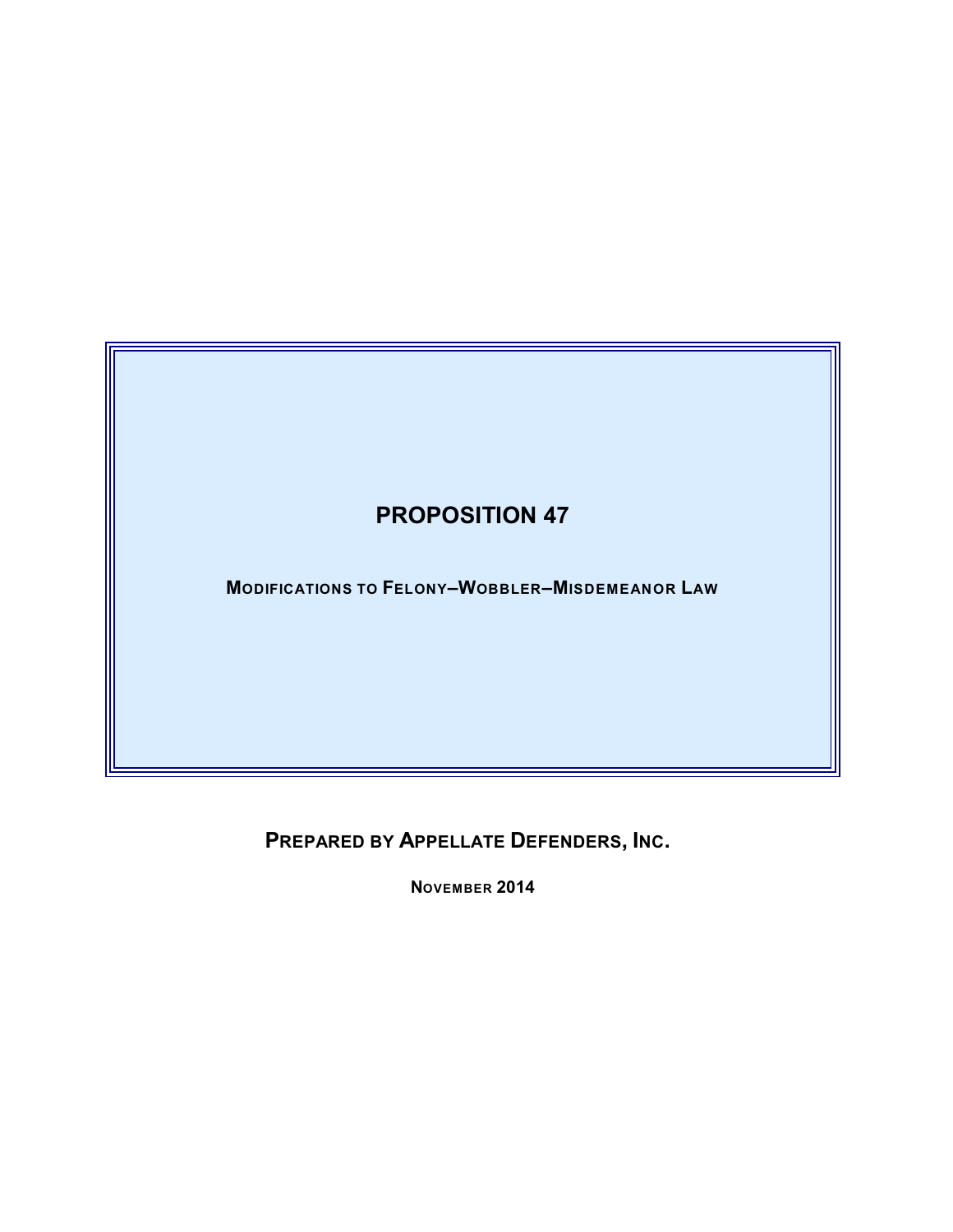## **PROPOSITION 47**

### **MODIFICATIONS TO FELONY–WOBBLER–MISDEM EANOR LAW ADI – NOVEMBER 2014**

# <span id="page-1-0"></span>**CONTENTS**

# **[PROVISIONS OF PROPOSITION 47](#page-3-0)**

### **[Reduction in Severity of Enumerated Offenses](#page-3-1)**

**Shoplifting** Forgery Insufficient funds check Petty theft Receiving stolen property Simple possession of a narcotic, marijuana, or non-narcotic controlled substance Petty theft with priors

### **[New Remedies for Those Already Sentenced](#page-5-0)**

[For those currently serving a sentence for one of the enumerated felonies:](#page-5-1)

[resentencing](#page-5-1) Petition for resentencing Time to file Resentencing decision Meaning of unreasonable risk Factors to consider After resentencing

[For those who have already served their sentence: application for felony conviction to](#page-6-0) [be deemed a misdemeanor](#page-6-0)

[Effects of resentencing or re-designation](#page-6-1)

### **[WHAT COUNSEL CAN DO](#page-7-0)**

### **[Preliminary Considerations](#page-7-1)**

Adverse consequences Time-sensitive cases Contact with client and trial counsel

**[Defendant Not Yet Sentenced When Proposition 47 Passed](#page-7-2)**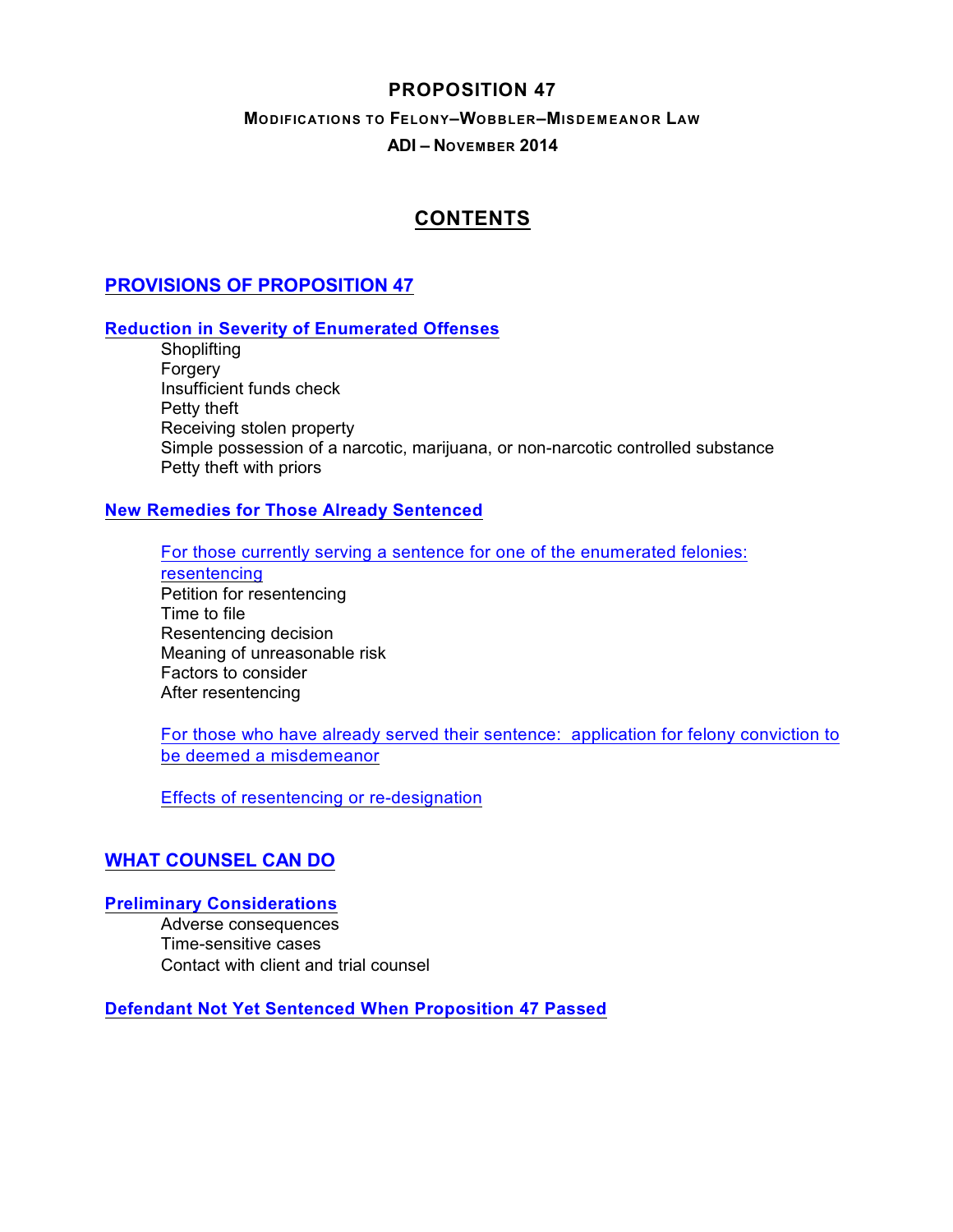### **[Defendant Already Sentenced But Case Not Yet Final on November 5, 2014:](#page-8-0)** *Estrada*  **[Remedies](#page-8-0)**

*Conley* Raising *Estrada* On appeal On habeas corpus Points to include in *Estrada* argument Finality for *Estrada* purposes

#### **[Defendant Already Sentenced – Case Final or Not: Section 1170.18 Petition](#page-10-0)**

Filing of petition Conduct of proceedings Appeal from order in section 1170.18 hearing

#### **Navigating Between** *Estrada* **[and Section 1170.18](#page-12-0)**

*Estrada* for cases on appeal Section 1170.18 petition for final cases Pursuing both remedies at the same time Alternatives to filing section 1170.18 petition and abandoning appeal Compensation

### **[RELATED ISSUES](#page-14-0)**

[Intersection of Proposition 36 and 47 issues](#page-14-1)

*Apprendi-Blakely* Guilty pleas "Hybrid" sentences

[Definition of "unreasonable risk of danger to public safety"](#page-15-0)

Scope of term Effects of Proposition 47 on section 1170.126 proceedings

[Application to juvenile cases](#page-15-1)

[Application to enhancements for priors](#page-16-0)

### **[RESOURCES](#page-16-1)**

### **APPENDIX A: [Text of Proposition 47](#page-18-0)**

## **APPENDIX B[: Selected Statutes Referenced in Initiative](#page-26-0)**  [Super Strikes](#page-26-1): Penal Code sections 667(e)(2)(C)(iv) and 290(c) [Penal Code section 368](#page-27-0) [Penal Code section 1170\(h\)](#page-27-1) [Welfare and Institutions Code section 6600](#page-28-0) (sexually violent offenses)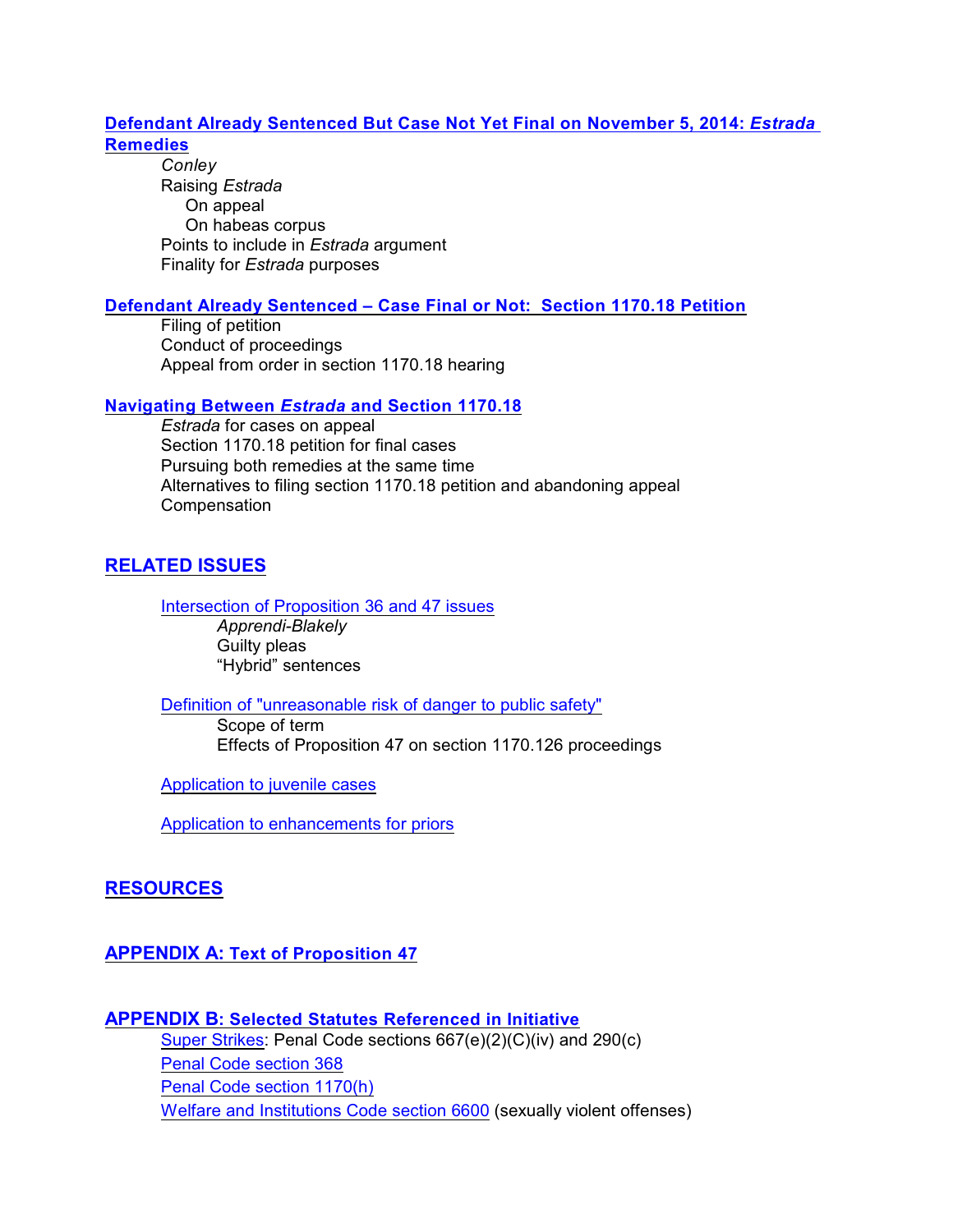# **PROPOSITION 47**

## **MODIFICATIONS TO FELONY–WOBBLER–MISDEMEANOR LAW**

### **ADI – NOVEMBER 2014**

In the November 4, 2014, election the voters approved Proposition 47, entitled the Safe Neighborhoods and Schools Act. It became effective the following day.

# <span id="page-3-0"></span>**PROVISIONS OF PROPOSITION 47**

Proposition 47 (1) reduces various felony or wobbler offenses to misdemeanors; (2) provides a procedure for inmates serving felony sentences for such offenses to petition for misdemeanor resentencing; and (3) provides a procedure for individuals who have completed felony sentences to petition to have such felony convictions deemed misdemeanors.<sup>1</sup> In applying its provisions, counsel should consult both the [text](http://vig.cdn.sos.ca.gov/2014/general/pdf/text-of-proposed-laws1.pdf#prop47) <sup>2</sup> and the  $b$ allot pamphlet,<sup>3</sup> which includes the report of the Legislative Analyst and arguments for and against the proposition. [Appendix A](#page-18-0) of this memo includes excerpts from the initiative.

### <span id="page-3-1"></span>**Reduction in Severity of Enumerated Offenses**

Proposition 47 adds or amends various statutes, downgrading specified wobblers or felonies to misdemeanors. Each such reduction excludes cases in which the defendant has suffered a prior conviction for what is called colloquially a "[super strike](#page-26-1)," enumerated in either Penal Code section 667, subdivision  $(e)(2)(C)(iv)$  or [section 290, subdivision \(c\)](#page-26-3); in those situations, the offense is a wobbler or straight felony, punishable under section [Penal](#page-27-1) [Code 1170, subdivision \(h\)](#page-27-1).

The offenses so modified are:

<span id="page-3-2"></span>**Shoplifting:** Penal Code section 459.5: Commercial burglary when a business is open during regular business hours is shoplifting, a misdemeanor, if the value of the

<sup>&</sup>lt;sup>1</sup>This summary does not cover section 4, the amendment to the Government Code creating the "Safe Neighborhoods and Schools Fund."

<sup>&</sup>lt;sup>2</sup><http://vig.cdn.sos.ca.gov/2014/general/pdf/text-of-proposed-laws1.pdf#prop47>

<sup>3</sup> <http://www.voterguide.sos.ca.gov/en/propositions/47/>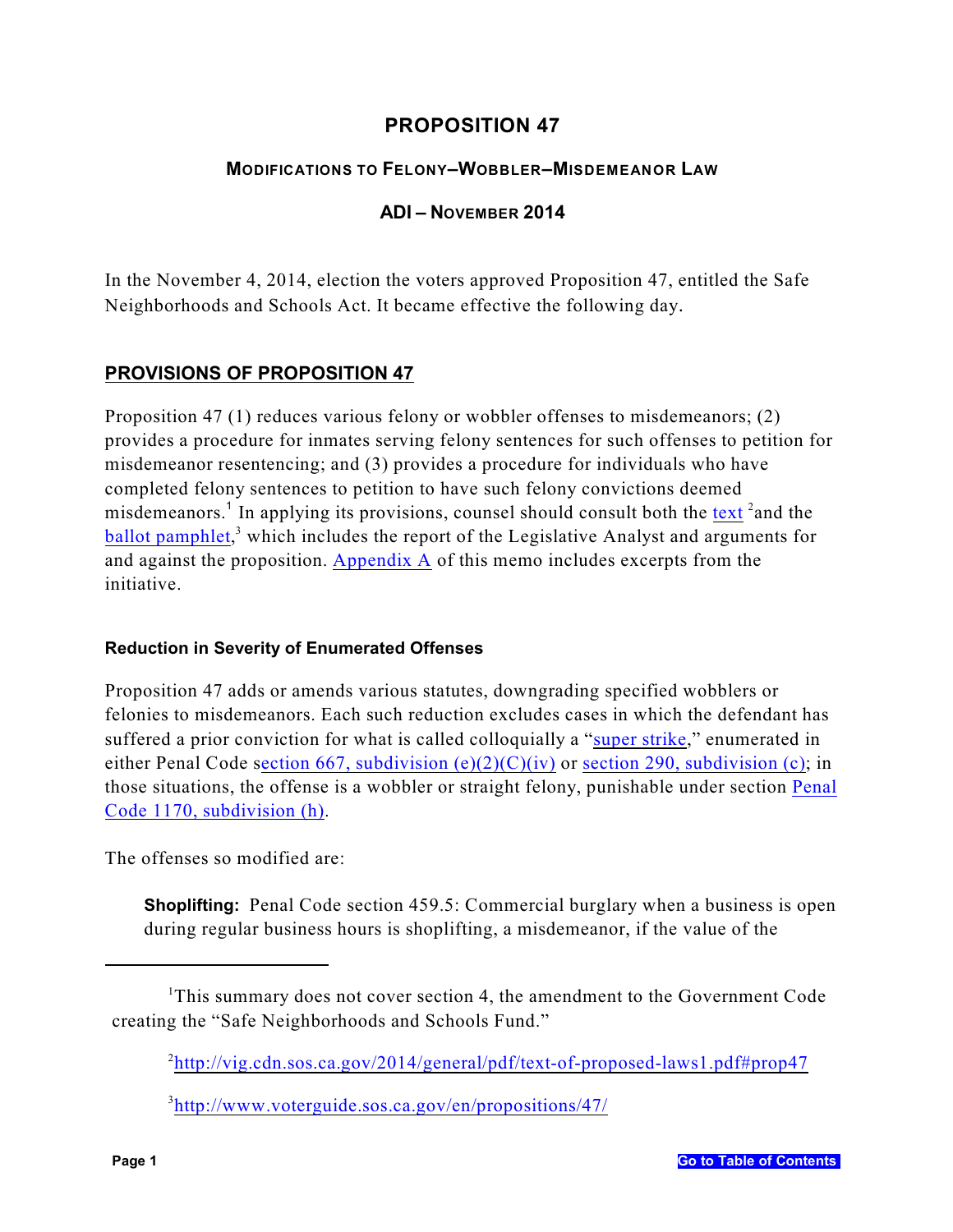property taken does not exceed \$950 and the defendant has no ["super strike](#page-26-1)," priors. No one charged with shoplifting may also be charged with burglary or theft.<sup>4</sup> **[See text.](#page-19-0)**

<span id="page-4-0"></span>**Forgery:** Penal Code section 473: if the amount of the forgery of the specified item(s) does not exceed \$950 and the defendant has no ["super strike](#page-26-1)," priors, the offense is a misdemeanor, punishable up to a year. This change is inapplicable if the defendant is convicted of both forgery and identity theft (Pen. Code, § 530.5). **[See text.](#page-19-1)**

<span id="page-4-1"></span>**Insufficient funds check with intent to defraud:** Penal Code section 476a: If the total of all funds does not exceed \$950 and the defendant has no "[super strike](#page-26-1)," priors, the offense is a misdemeanor, punishable up to a year. This provision is unavailable if the defendant has three or more such prior offenses. [See text.](#page-19-2)

<span id="page-4-2"></span>**Petty theft:** Penal Code section 490.2: Notwithstanding Penal Code section 487 or any other definition of grand theft, if the value of the property does not exceed \$950 and the defendant has no ["super strike](#page-26-1)," priors, the theft is petty theft. In other words, this provision eliminates the automatic classification of "grand theft" based on a category, such as grand theft person or grand theft firearm. The section is not applicable to any theft that may be charged as an infraction. **[See text](#page-20-0)** 

<span id="page-4-3"></span>**Receiving stolen property:** Penal Code section 496: Previously a felony or a misdemeanor, the act of buying or receiving stolen property of a value not in excess of \$950 is now a misdemeanor, punishable up to a year, if the defendant has no "[super strike](#page-26-1)," priors. **[See text](#page-20-1).**

<span id="page-4-4"></span>**Petty theft with specified priors:** Penal Code section 666, petty theft: Petty theft is a wobbler if committed by a person:

- (a) who is required to register as a sex offender **or** who has a prior conviction under Penal Code section  $667(e)(2)(C)(iv)$  or who has a prior conviction under Penal Code [section 368\(d\) or \(e\)](#page-27-0) [certain property crimes against elders],  **and**
- (b) who has served a prior *term of incarceration* for designated theft offenses.<sup>5</sup>

<sup>&</sup>lt;sup>4</sup>The restriction is specifically phrased as "charged" – not "convicted" or "punished." What effects if any this unusual wording will have on trials is unclear.

<sup>&</sup>lt;sup>5</sup>Petty theft, grand theft, a conviction under **subdivision** (d) or (e) of Penal Code [section 368](#page-27-0) [certain property crimes against elders], auto theft under Vehicle Code section 10851, burglary, carjacking, robbery, or felony receiving stolen property.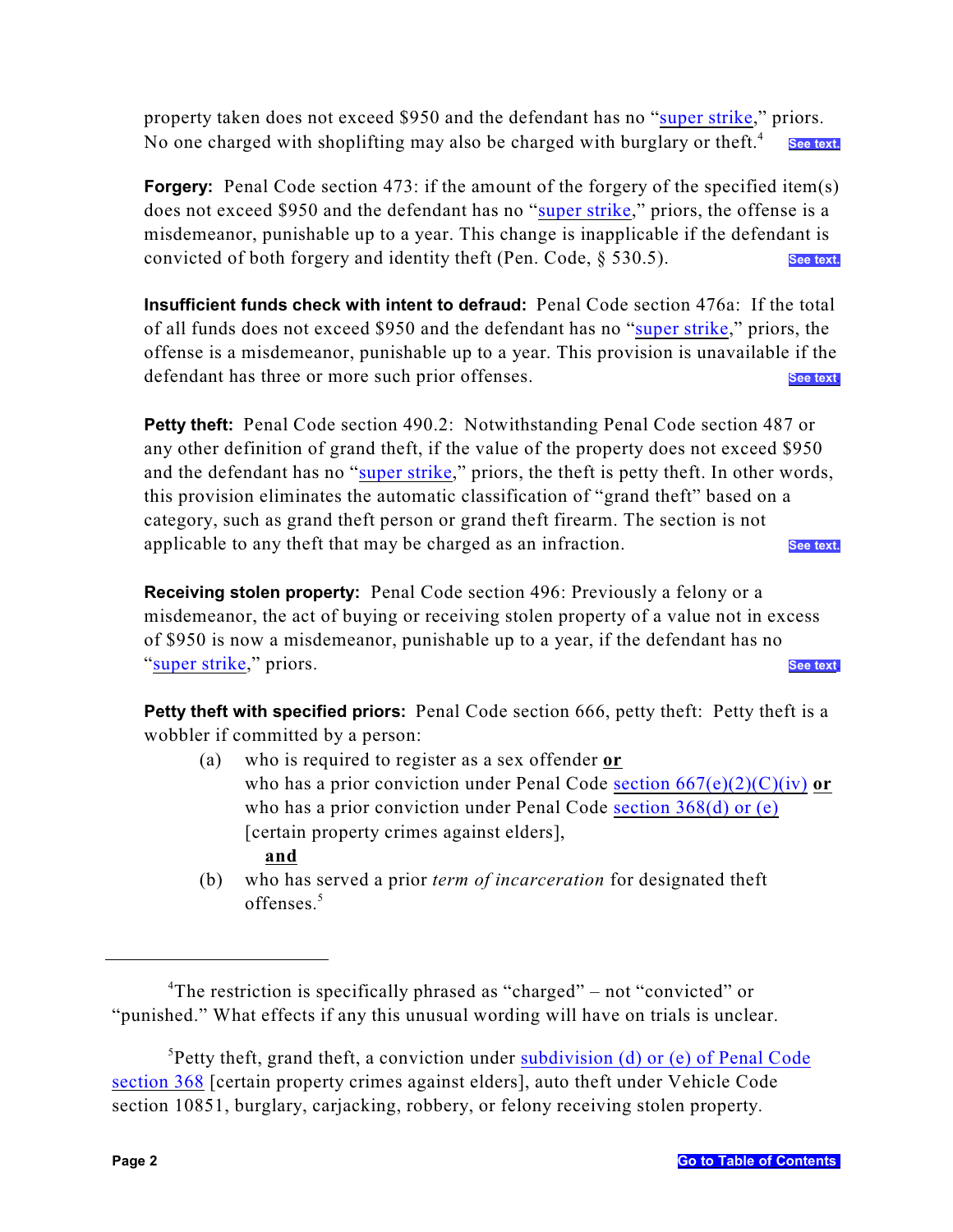In other words, there is no longer a simple "petty theft with prior theft offenses" wobbler. Instead, section 666 now is a rather complicated and eclectic mixture of unrelated offenses that have to be present in a specific combination to qualify as a wobbler. That combination is likely to be very rare, and therefore persons with a section 666 conviction almost surely will be entitled to relief (below). [See text.](#page-21-0)

**Possession of narcotic:** Health and Safety Code section 11350, possession of a designated narcotic controlled substance (e.g., heroin, cocaine): Formerly this offense was a straight felony for almost all substances. Now it is a misdemeanor punishable by no more than a year, unless the defendant has a prior ["super strike](#page-26-1)," conviction, and then it is a felony. **See the set of the set of the set of the set of the see text** 

<span id="page-5-2"></span>**Possession of concentrated cannabis:** Health and Safety Code section 11357, subdivision (a): It would be a wobbler for a defendant with a prior ["super strike](#page-26-1)," conviction. [See text.](#page-22-0)

<span id="page-5-3"></span>**Possession of non-narcotic controlled substance:** Health and Safety Code section 11377, unauthorized possession of substances (e.g., methamphetamine): It would be a wobbler for a defendant with a prior ["super strike](#page-26-1)," conviction. **[See text](#page-22-1)** 

### <span id="page-5-0"></span>**New Remedies for Those Already Sentenced**

Proposition 47 adds new [Penal Code section 1170.18](#page-23-0), which provides for a petition for resentencing for those still serving a sentence for an offense affected by this initiative (subd. (a)). Those who have completed their sentence may apply to have the felony designated a misdemeanor (subd.  $(f)$ ). The petition or application is made before the trial court that entered judgment (subds. (a), (f)). Neither resentencing nor re-designation is available to an individual with a prior ["super strike](#page-26-1)" conviction. ([Subd. \(i\)](#page-24-1).) [See text](#page-23-1).

# <span id="page-5-1"></span>**For those currently serving a sentence for one of the enumerated felonies: resentencing**

**Petition for resentencing:** Defendants currently serving a sentence for an offense affected by the proposition may petition the trial court for recall of sentence for a felony that would have been a misdemeanor had this act been in effect at the time of the offense.

**Time to file:** The petition or application must be filed within three years of November 5, 2014, or later "upon a showing of good cause."  $(\S 1170.18, \text{subd.} (j))$ . As always, it is inadvisable to rely on a discretionary excuse for an untimely filing, unless circumstances leave no choice.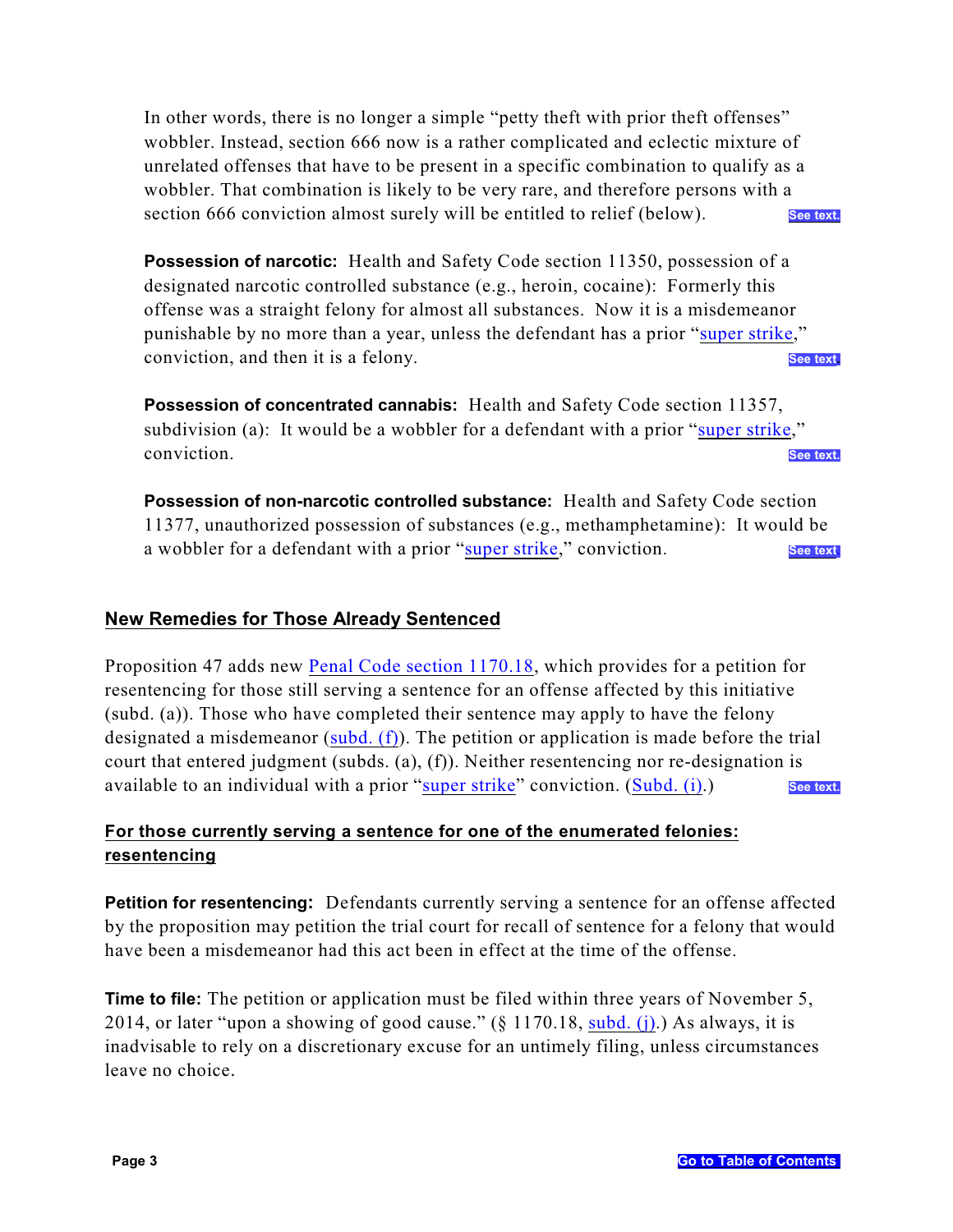**Resentencing decision:** If the offense qualifies for reduction, the sentence must be recalled and reduced, unless the court, in its discretion, determines that resentencing the petitioner would pose an unreasonable risk of danger to public safety. (§ 1170.18, [subd.](#page-23-2) [\(b\)](#page-23-2).)

**Meaning of unreasonable risk:** "[\[U\]nreasonable risk of danger to public safety](#page-23-3)" means an unreasonable risk that the petitioner will commit a new violent felony within the meaning of Penal Code section 667, subdivision  $(e)(2)(C)(iv)$ . (§ 1170.18, subd.  $(c)$ .)

**Factors to consider:** In exercising its discretion, the court may consider all of the following (§ 1170.18, [subd. \(b\)](#page-23-2)):

(1) the petitioner's criminal conviction history, including the type of crimes committed, the extent of injury to victims, the length of prior prison commitments, and the remoteness of the crimes;

(2) the petitioner's disciplinary record and record of rehabilitation while incarcerated; and

(3) any other evidence the court, within its discretion, determines to be relevant in deciding whether a new sentence would result in an unreasonable risk of danger to public safety.

After resentencing: A person who is resentenced is given credit for time served and is subject to one year parole, unless the court as part of resentencing releases the person from parole. (§ 1170.18, [subd. \(d\)](#page-23-5).)

# <span id="page-6-0"></span>**For those who have already served their sentence: application for felony conviction to be deemed a misdemeanor**

Under section 1170.18, [subdivisions \(f\) through \(h\)](#page-24-0), if a person has already completed a sentence for a felony that would have been a misdemeanor had this act been in effect at the time of the offense, the person may file an application to have the offense deemed a misdemeanor. If the person and offense meet the criteria, the court must designate the offense a misdemeanor. Unless requested by the applicant, no hearing is necessary.

### <span id="page-6-1"></span>**Effects of resentencing or re-designation**

Any felony conviction resentenced as or re-designated a misdemeanor will be deemed a misdemeanor for all purposes, except that "such resentencing" does not permit the person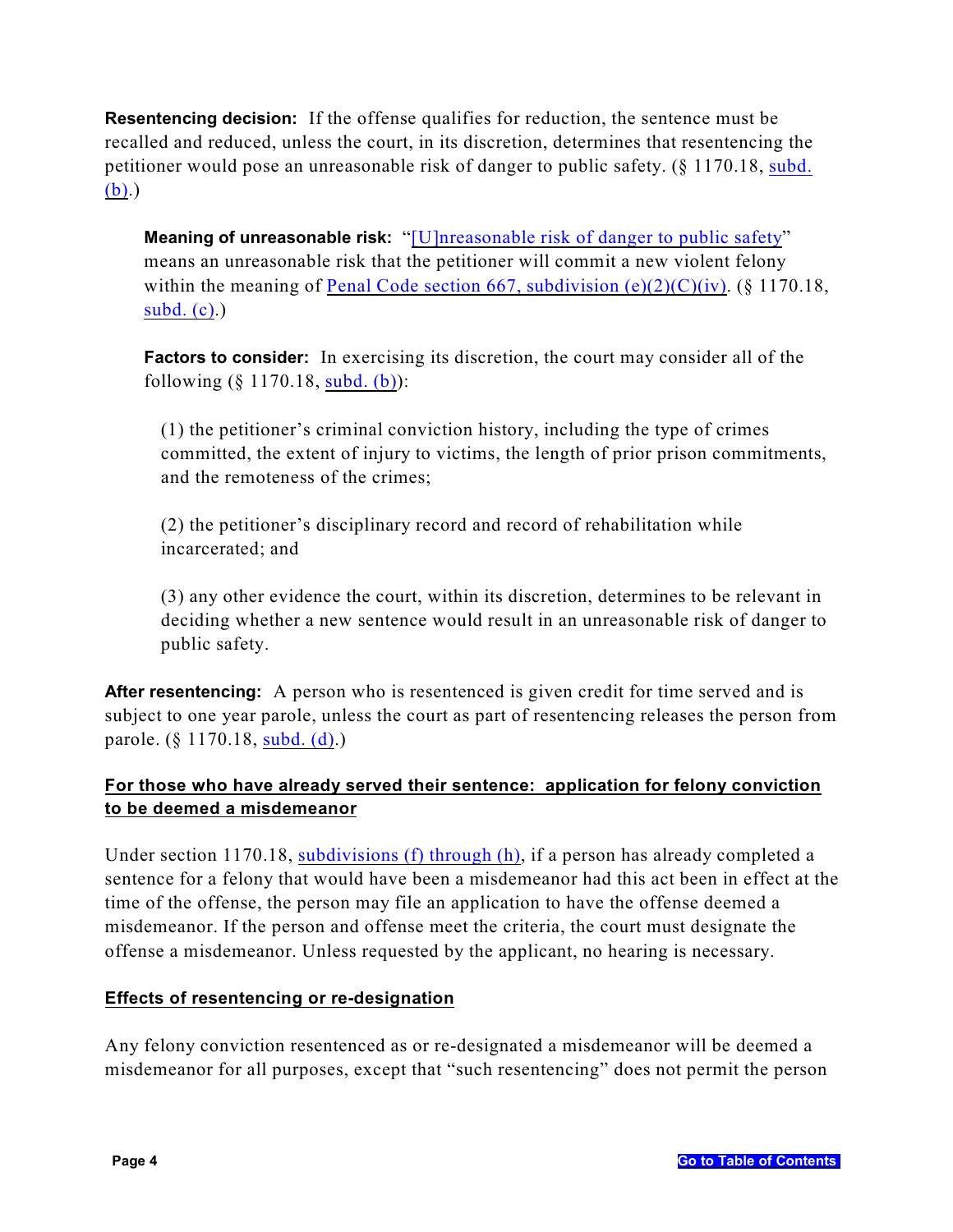to own or have custody of a firearm or prevent firearm convictions under Penal Code section 29800 et seq. (§ 1170.18, [subd. \(k\)](#page-24-3).)<sup>6</sup>

# <span id="page-7-0"></span>**WHAT COUNSEL CAN DO**

The steps to be taken depend on the stage of the case (a) when Proposition 47 became effective (November 5, 2014), and (b) when relief is sought.

### <span id="page-7-1"></span>**Preliminary Considerations**

Before discussing the particulars, ADI renews the customary warnings:<sup>7</sup>

**Adverse consequences:** Always analyze whether any potential adverse consequences could come from pursuing a remedy. If seeking Proposition 47 relief could make the defendant even worse off in some way, counsel the client and ask for a decision on whether to go forward. (See [ADI Manual](http://www.adi-sandiego.com/panel/manual.asp), § 4.91 et seq.)

**Time-sensitive cases:** Always consider whether the case is time-sensitive and adjust the strategy accordingly. If the defendant would be entitled to immediate release on resentencing, for example, a speedier remedy than appeal could well be called for. (See [ADI Manual](http://www.adi-sandiego.com/panel/manual.asp), § 1.30 et seq.)

**Contact with client and trial counsel:** Appellate counsel should contact trial counsel to determine whether he or she plans to take any action and to ensure that the attorneys do not work at cross-purposes. Appellate counsel should also advise the client what is going on, both to keep the client informed and to guard against the possibility the client might attempt to do something without counsel's approval.

# <span id="page-7-2"></span>**Defendant Not Yet Sentenced When Proposition 47 Passed**

Defendants who were not yet sentenced on November 5, 2014, should automatically be sentenced under Proposition 47. Appellate counsel should make sure the sentencing court has correctly applied the new law.

 ${}^6$ The use of the word "resentencing" in subdivision (k) introduces an ambiguity – do the continued firearm prohibitions apply to the person whose term had already been served and thus whose remedy was redesignation of the offense as a misdemeanor?

<sup>&</sup>lt;sup>7</sup>[Potentially Favorable Changes in the Law](http://www.adi-sandiego.com/news_alerts/pdfs/2008/Favorable-changes-11-08.pdf) (PDF), Part One, section on "Preliminary Responsibilities."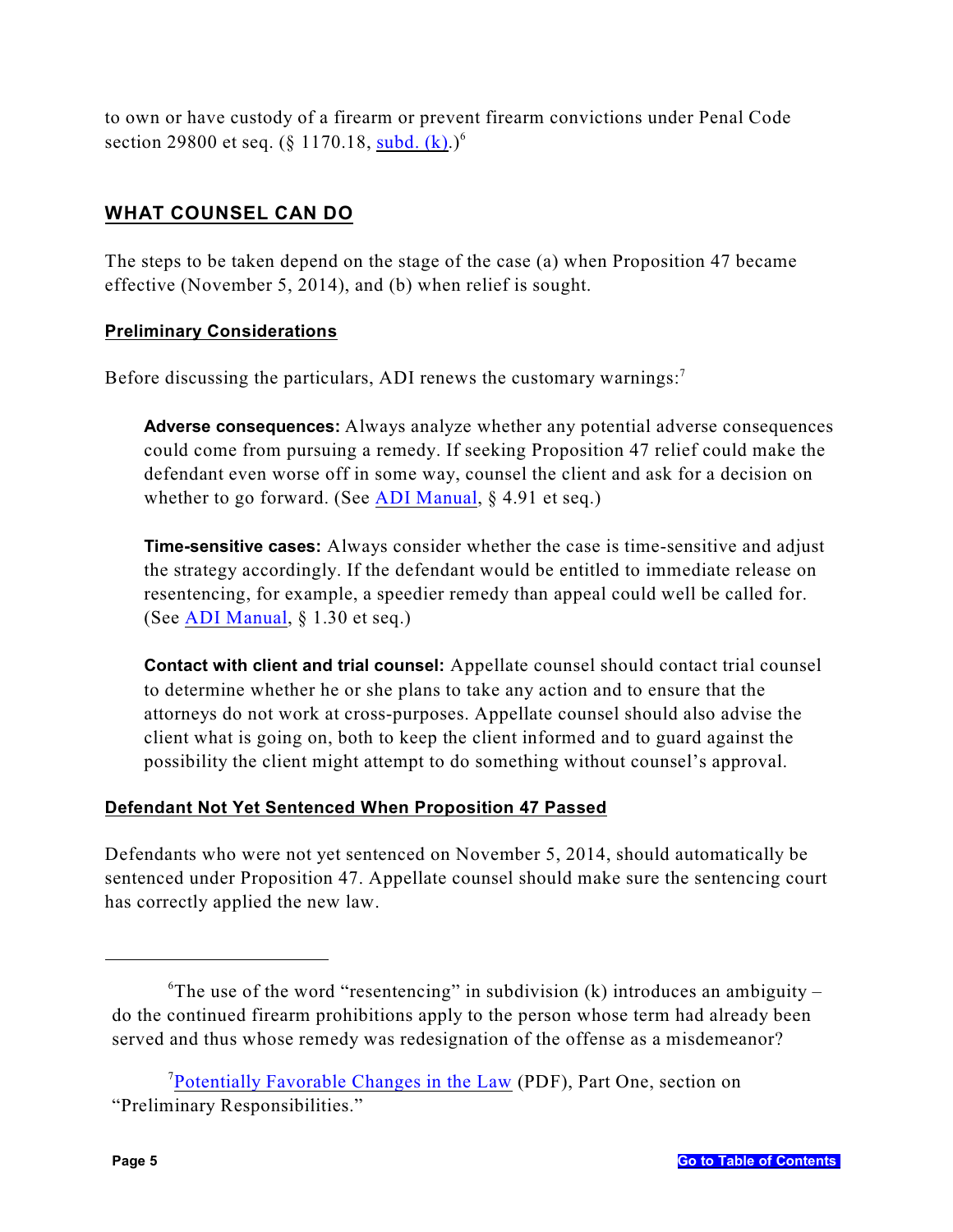# <span id="page-8-0"></span>**Defendant Already Sentenced But Case Not Yet Final on November 5, 2014:** *Estrada*  **Remedies**

<span id="page-8-1"></span>An extremely significant issue in applying Proposition 47 to this class of defendants is whether *In re Estrada* (1965) 63 Cal.2d 740 applies. *Estrada* creates a presumption that the Legislature intended a reduction in punishment for a given crime or group of crimes to apply retroactively to cases not yet final. It is a judicially recognized principle of statutory construction, not a constitutional mandate, and may be rebutted by evidence the Legislature intended otherwise.

**Conley:** The applicability of *Estrada* to the closely analogous Proposition 36 is before the California Supreme Court in *People v. Conley*, [S211275](http://appellatecases.courtinfo.ca.gov/search/case/mainCaseScreen.cfm?dist=0&doc_id=2047890&doc_no=S211275&search=party&start=1&query_partyLastNameOrOrg=conley),<sup>8</sup> which presents this issue: "Does the Three Strikes Reform Act of 2012 . . . apply retroactively to a defendant who was sentenced before the Act's effective date but whose judgment was not final until after that date?" The following discussion is of course subject to considerable modification after that decision is filed.

# **Raising** *Estrada*

**On appeal:** For qualifying cases in the California courts, counsel may file a brief or petition arguing the new law applies to all cases not yet final under the principles of *Estrada*. ADI's article on [Potentially Favorable Changes in the Law](http://www.adi-sandiego.com/pdf_forms/RECENT_CHANGES_Favorable_changes_Feb_2013_EAA.pdf) (Part One, section on "Pre-Remittitur Cases") outlines procedures at the various stages of appeal.

**On habeas corpus:** If a case was not final when Proposition 47 was passed but the remittitur has since issued, the defendant is still entitled to relief. A habeas corpus petition may be filed. (*In re Pine* (1977) 66 Cal.App.3d 593, 596.) *Estrada* itself was a habeas case.

**Points to include in** *Estrada* **argument:** Pending the decision in *Conley*, counsel should preserve an argument that *Estrada* applies to Proposition 47, if the client meets its condition, making these points:

• The *Estrada* presumption applies to voter-enacted, as well as legislative, amendments. (E.g., *People v. Trippet* (1997) 56 Cal.App.4th 1532, cited with approval in *People v. Wright* (2006) 40 Cal.4th 81, 93-95.)

<sup>8</sup> [http://appellatecases.courtinfo.ca.gov/search/case/mainCaseScreen.cfm?dist=0&d](http://appellatecases.courtinfo.ca.gov/search/case/mainCaseScreen.cfm?dist=0&doc_id=2047890&doc_no=S211275&search=party&start=1&query_partyLastNameOrOrg=conley) [oc\\_id=2047890&doc\\_no=S211275&search=party&start=1&query\\_partyLastNameOrOrg](http://appellatecases.courtinfo.ca.gov/search/case/mainCaseScreen.cfm?dist=0&doc_id=2047890&doc_no=S211275&search=party&start=1&query_partyLastNameOrOrg=conley)  $=$ conley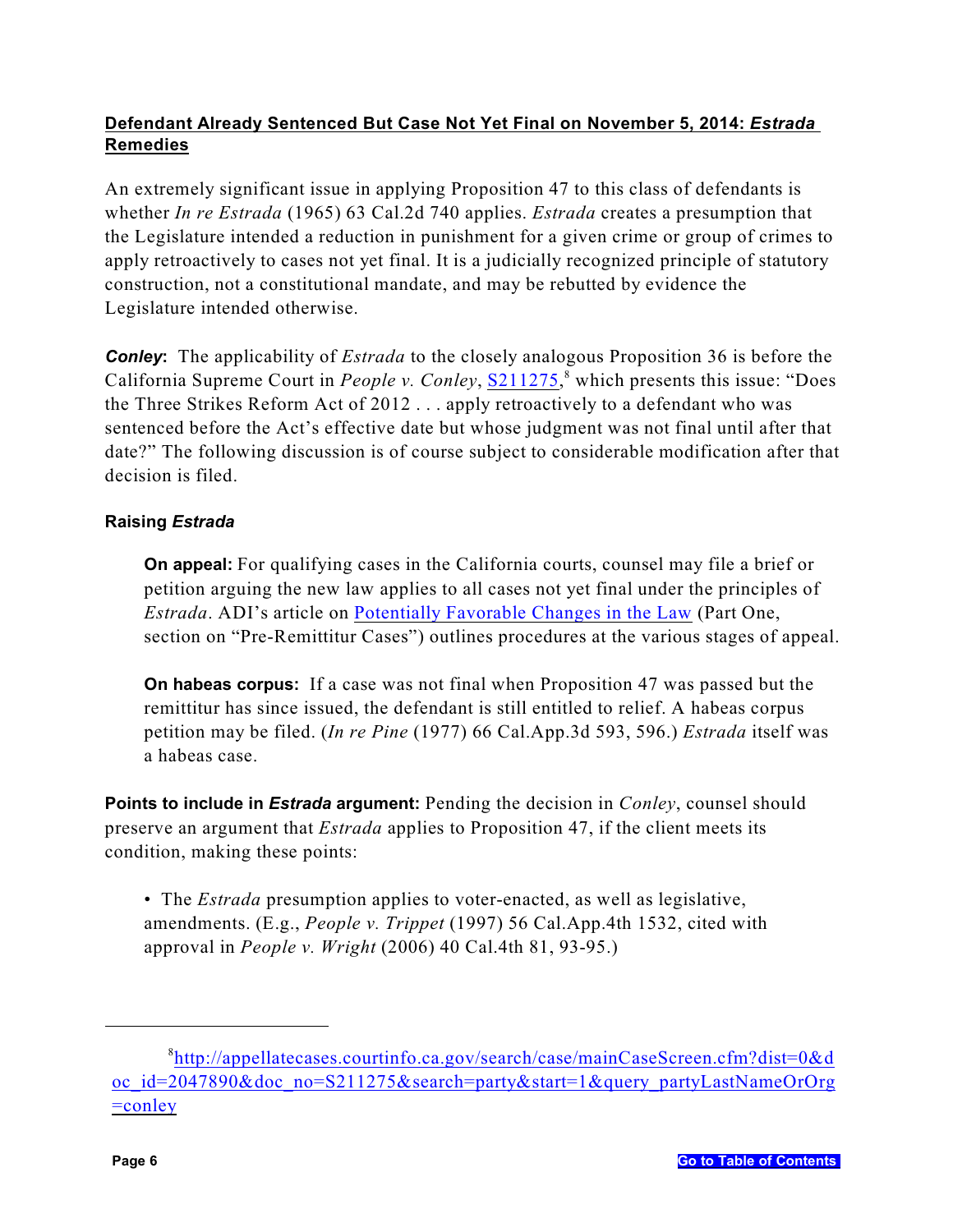• Although *People v. Brown* (2012) 54 Cal.4th 314 limited *Estrada* to situations in which the new law lowers the sentence for a given offense or groups of offenses, that is exactly what Proposition 47 does. Unlike the credits law in *Brown*, Proposition 47 reflects the electorate's explicit determination that a reduced sentence is adequate to protect society.

• Unlike the initiative in *People v. Floyd* (2003) 31 Cal.4th 179, which had an express "prospective application" provision, Proposition 47 does not negate retroactive application and indeed manifests an affirmative intent for full retroactivity in Penal Code section 1170.18, which allows defendants in even long-final cases to petition the court for resentencing. (See [subdivision \(m\)](#page-24-4), which provides: "Nothing in this section is intended to diminish or abrogate any rights or remedies otherwise available to the petitioner or applicant.")

• *People v. Babylon* (1985) 39 Cal.3d 719, 722, held a defendant is entitled to the benefit of a change in the law during the pendency of the appeal; it reversed his convictions because the amendment had made defendant's acts non-criminal.

<span id="page-9-0"></span>**Finality for** *Estrada* **purposes:** By definition, cases now on appeal are not "final." For other situations, these principles likely apply: $\degree$ 

• If the defendant did not appeal, the case is final when the time for appealing expires. (See *United States. v. Plascencia* (5th Cir. 2008) 537 F.3d 385 [when federal prisoner fails to file an effective notice of appeal, the prisoner's conviction becomes "final," for AEDPA purposes, upon expiration of period for filing direct appeal, and prisoner not entitled to 90-day period for certiorari].)

• If the defendant appealed but did not file a petition for review, it becomes final when the time for the California Supreme Court to grant review expires. (See *Gonzalez v. Thaler* (2012) 565 U.S. [132 S.Ct. 641] [90-day certiorari time is not included for AEDPA purposes if defendant did not petition for review to highest state court]; *Roberts v. Cockrell* (5th Cir. 2011) 319 F.3d 690, 694 [conviction becomes

<sup>&</sup>lt;sup>9</sup>California does not have to apply the federal rule or AEDPA cases in defining its own rules of statutory interpretation and retroactivity, but in this area state principles tend to be congruent with federal ones. (See *Bell v. Maryland* (1964) 378 U.S. 226, 230 [referring to "universal common-law rule" of applying ameliorative change in punishment or outright decriminalization to any "proceeding which, at the time of the supervening legislation, has not yet reached final disposition in the highest court authorized to review it"].)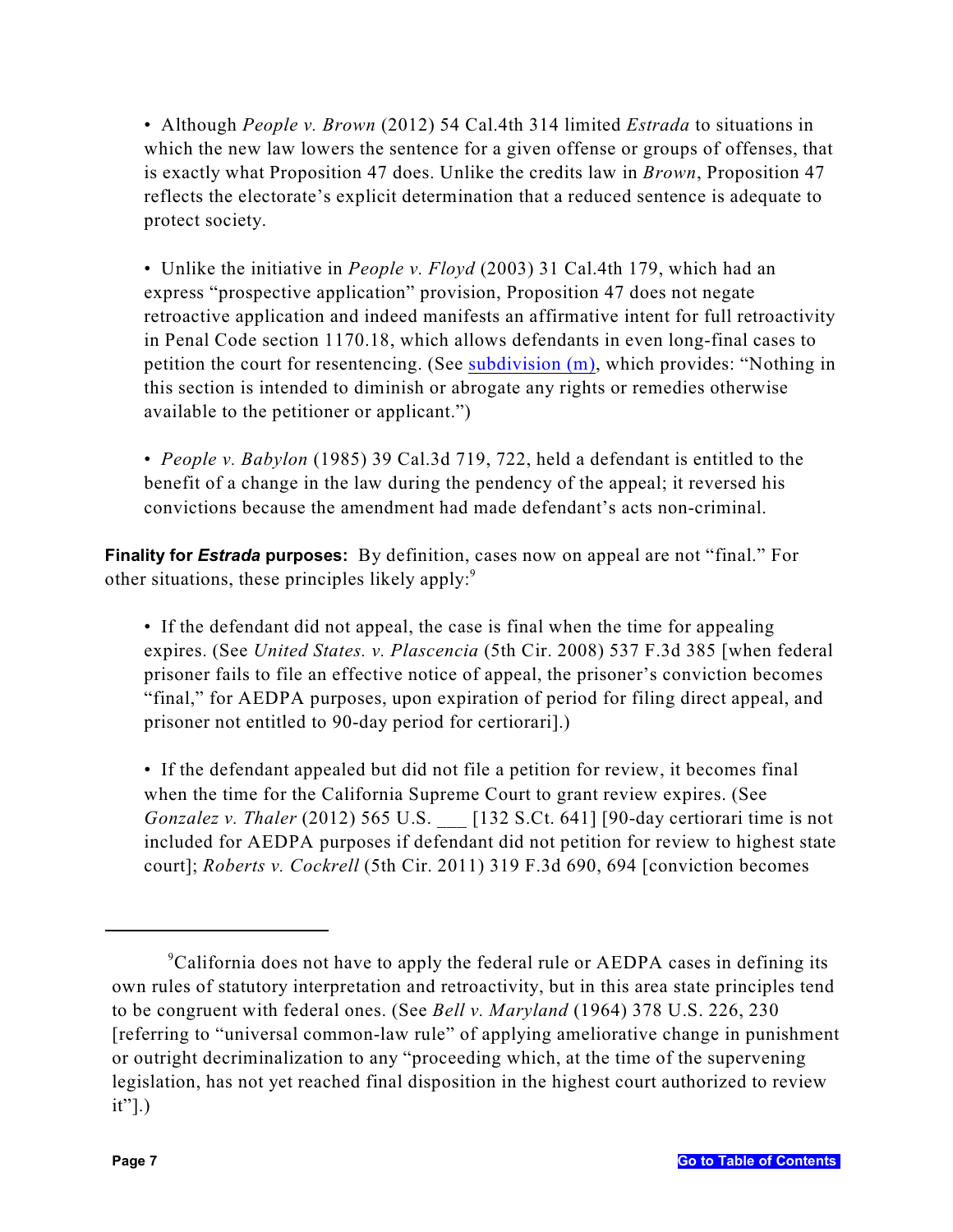final under AEDPA when time for seeking further direct review in state courts expires]; see also Cal. Rules of Court, rule 8.512.)

• If the defendant appealed and petitioned unsuccessfully for review, a case is final when certiorari in the U.S. Supreme Court is denied or the time for seeking it expires (90 days after review in the California Supreme Court is denied). (*People v. Vieira* (2005) 35 Cal.4th 264, 306; *People v. Nasalga* (1996) 12 Cal.4th 784, 789, fn. 5; see also *Beard v. Banks* (2004) 542 U.S. 406, 411; see *Nix v. Secretary for the Department of Corrections* (11th Cir. 2004) 393 F.3d 1235, 1237 [for purposes of triggering AEDPA statute of limitations, certiorari time is included even if defendant did not raise a federal issue in state court].)

# <span id="page-10-0"></span>**Defendant Already Sentenced – Case Final or Not: Section 1170.18 Petition**

**Filing of petition:** New Penal Code section 1170.18 allows a petition for resentencing within three years for persons already sentenced when the initiative passed.

**Timing:** A petition can be filed during the three-year limitations period. If the client would be entitled to virtually immediate release, that need would of course trump other considerations. If immediacy is not a need, however, counsel should investigate whether some delay might be advisable. If the defendant has had recent disciplinary problems or needs time to build a more persuasive case for rehabilitation, it might be advisable for the client to work on developing a good record before petitioning. It is unclear when or whether successive petitions would be allowed. Whether it can be adjudicated in the trial court while an appeal from the judgment is pending is discussed below.

**Contents:** The contents of the petition, unlike the contents of the otherwise analogous petition under section 1170.126 for Proposition 36, are not prescribed. Presumably it at least should state the current offense and indicate the defendant does not have any prior convictions designated as "[super strikes](#page-26-1)."

**Conduct of proceedings:** Section 1170.18 does not prescribe the procedures to be followed upon the filing of a petition. The questions of burden of proof, rules of evidence, etc., under Proposition 36 are being litigated, and these decisions are likely to be applied to Proposition 47 cases, as well.

**Counsel:** Quite arguably, once a defendant establishes prima facie eligibility under section 1170.18, counsel should be appointed for any adjudicative issues, including dangerousness and resentencing. (See *Mempa v. Rhay* (1967) 389 U.S. 128, 134-137 [sentencing is critical phase of prosecution to which right to counsel attaches]; *People v. Clark* (1993) 5 Cal.4th 750, 780 [if habeas petition attacking judgment states prima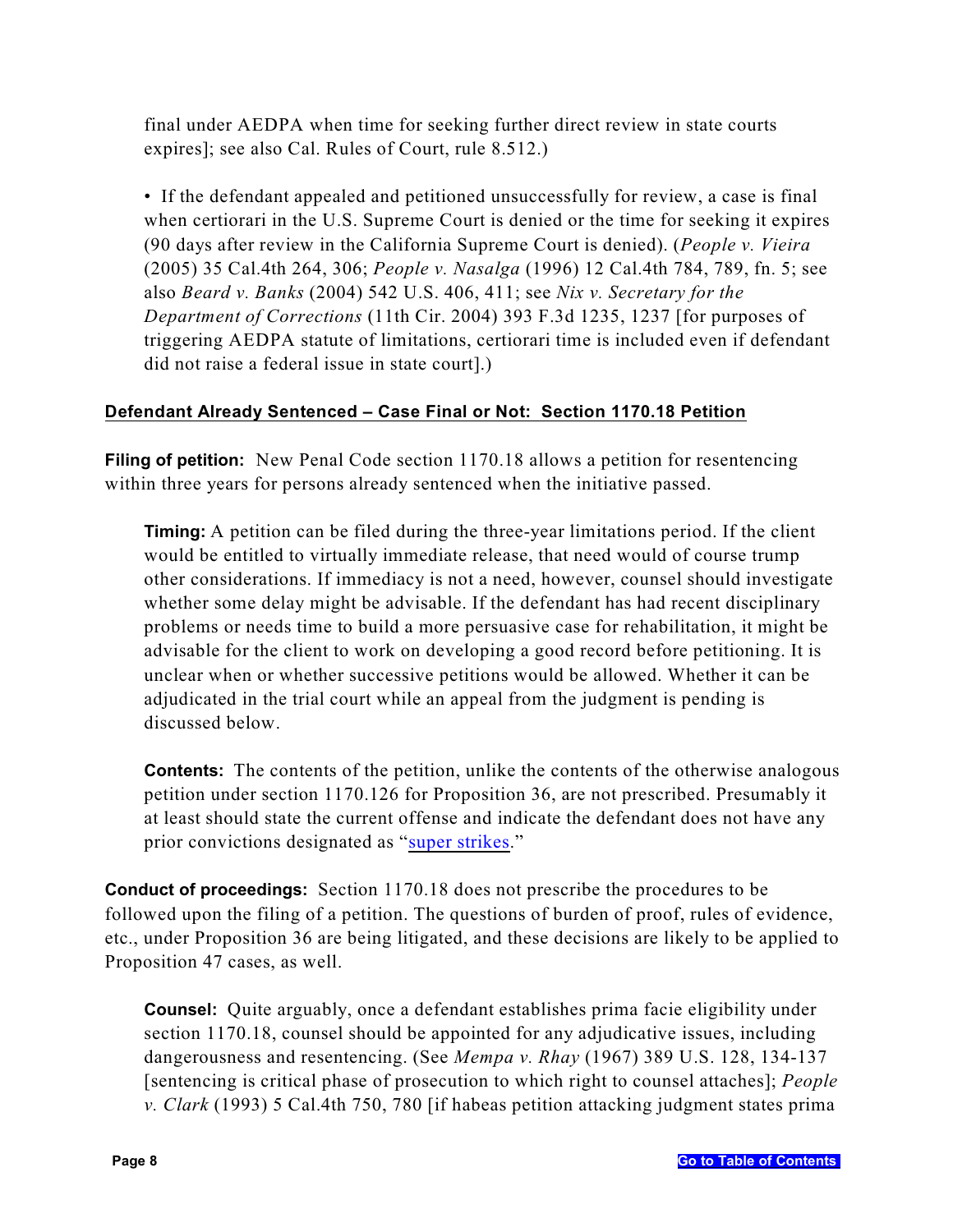facie case, appointment of counsel is demanded by due process concerns]; *People v. Shipman* (1965) 62 Cal.2d 226, 231 [right to counsel at coram nobis proceeding when defendant has stated prima facie case for relief].) [Couzens and Bigelow](http://www.adi-sandiego.com/news_alerts/pdfs/2012/Three_Strikes_Amendment_Couzens-Bigelow_approved_for_public_distribution.pdf) (PDF) so concluded as to section 1170.126 under Proposition 36 (pp. 29, 30).

**Presence at hearing:** The defendant has the right to be present at a hearing, as do the People. (*People v. Superior Court (Kaulick)* (2013) 215 Cal.App.4th 1279.) The victim likewise has the right to appear, as explicitly provided by section 1170.18, [subdivision \(o\)](#page-24-5), incorporating California Constitution, article I, section (b), paragraph 7) (Marsy's Law).

# <span id="page-11-0"></span>**Appeal from Order in Section 1170.18 Hearing**

**Defendant's appeal:** An order issued after a section 1170.18 petition is filed should be appealable under Penal Code section 1237, subdivision (b), as an order after judgment affecting the substantial rights of the defendant. *[Teal v. Superior Court](http://www.courts.ca.gov/opinions/documents/S211708.PDF)*<sup>10</sup> (Nov. 6, 2014, S211708) \_\_\_ Cal.4th \_\_\_ [2014 WL 5771825] held a finding that the defendant is legally ineligible for Proposition 36 resentencing is appealable. There is no reason to suppose that a denial on the merits of dangerousness or an erroneous new sentence imposed after a hearing under section 1170.18 is less appealable.

**People's appeal:** Arguably the People do not have a parallel right to appeal to contest a trial court's finding of no dangerousness or the new sentence in a section 1170.18 recall hearing. The provisions of Penal Code section 1238 that they might invoke could be subdivision (a)(5) (order after judgment), or (a)(6) (order reducing punishment), or (a)(10) (unlawful sentence):

- Subdivisions (a)(5) and (a)(6) of section 1238 apply to *orders.* But arguably resentencing is a new judgment, not just an "order." *People v. Rivera* (1984) 157 Cal.App.3d 494, 497-498 held the People cannot appeal a lower sentence after a section 1170, subdivision (d) recall, because resentencing is not an "order," but rather a new judgment. *People v. Superior Court (Kaulick)* (2013) 215 Cal.App.4th 1279 allowed a People's appeal in a Proposition 36 case; it distinguished *Rivera* because of differences in wording between 1170(d) and 1170.126.
- Subdivision (a) $(10)$  allows a People's appeal only from those sentences that are "unlawful" and specifically excepts such decisions as choice of upper-middle-lower term and consecutive versus concurrent. It defines "unlawful" as unauthorized by law or based on unlawful order striking or

<sup>&</sup>lt;sup>10</sup><http://www.courts.ca.gov/opinions/documents/S211708.PDF>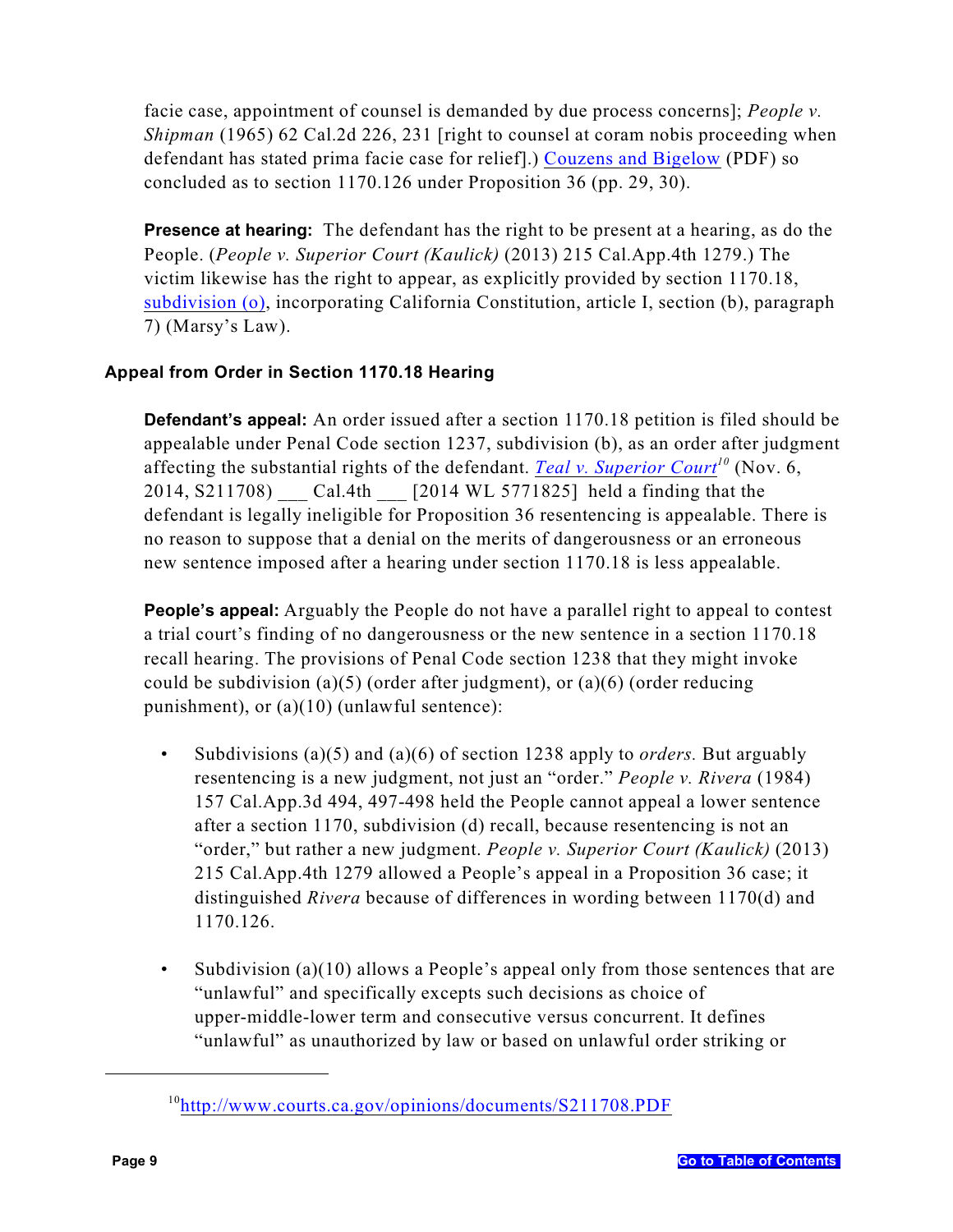modifying an enhancement or prior. An unjustified finding of no dangerousness is judicial error, not an "unlawful sentence."

# <span id="page-12-0"></span>**Navigating Between** *Estrada* **and Section 1170.18**

Arguably *Estrada* and section 1170.18 are *both* available to defendants whose cases were post-sentencing but not yet final on November 5,  $2014$ .<sup>11</sup> That issue, as applied to Proposition 36 and Penal Code section 1170.126, is potentially before the California Supreme Court in *[Conley](http://appellatecases.courtinfo.ca.gov/search/case/mainCaseScreen.cfm?dist=0&doc_id=2047890&doc_no=S211275&search=party&start=1&query_partyLastNameOrOrg=conley)*.

*Estrada* **for cases on appeal:** For cases on appeal, counsel should raise *Estrada* while *Conley* is pending.<sup>12</sup> Relief under *Estrada* is stronger and more complete than section 1170.18 relief, since *Estrada* resentencing is not contingent on lack of dangerousness.

**Section 1170.18 petition for final cases:** If a case was final for *Estrada* [purposes](#page-9-0) when Proposition 47 became effective on November 5, 2014, *Estrada* relief is unavailable. A petition under section 1170.18 is the appropriate remedy. Similarly, if an *Estrada* argument is unsuccessful on appeal and the case becomes final, the defendant may then file a section 1170.18 petition.

**Pursuing both remedies at the same time:** Although normally it would be cleaner to assert *Estrada* first on appeal and then to file a section 1170.18 petition if that avenue was unsuccessful, there may be some situations in which the normal process is not an adequate option. Most often, this would occur if the defendant would be entitled to release from custody virtually immediately if resentenced under Proposition 47. Because appeals typically take a number of months before finality, counsel may want to file a section 1170.18 petition while the appeal is going on.

**Jurisdiction:** The trial court may decline to entertain the petition on the ground it lacks jurisdiction during the appeal. (*People v. Espinosa* (2014) 229 Cal.App.4th 1487; *People v. Yearwood* (2013) 213 Cal.App.4th 161, 177 [no jurisdiction to hear section 1170.126 petition during appeal].)

<span id="page-12-1"></span>• There are exceptions to that rule, among which arguably the closest to this situation is recall of the sentence under Penal Code section 1170,

 $11$ Subdivision (m) of section 1170.18 expressly provides: "Nothing in this section is intended to diminish or abrogate any rights or remedies otherwise available to the petitioner or applicant."

<sup>&</sup>lt;sup>12</sup> Conley is fully briefed as of the original date of this article (November 13, 2014) but is not yet set for oral argument.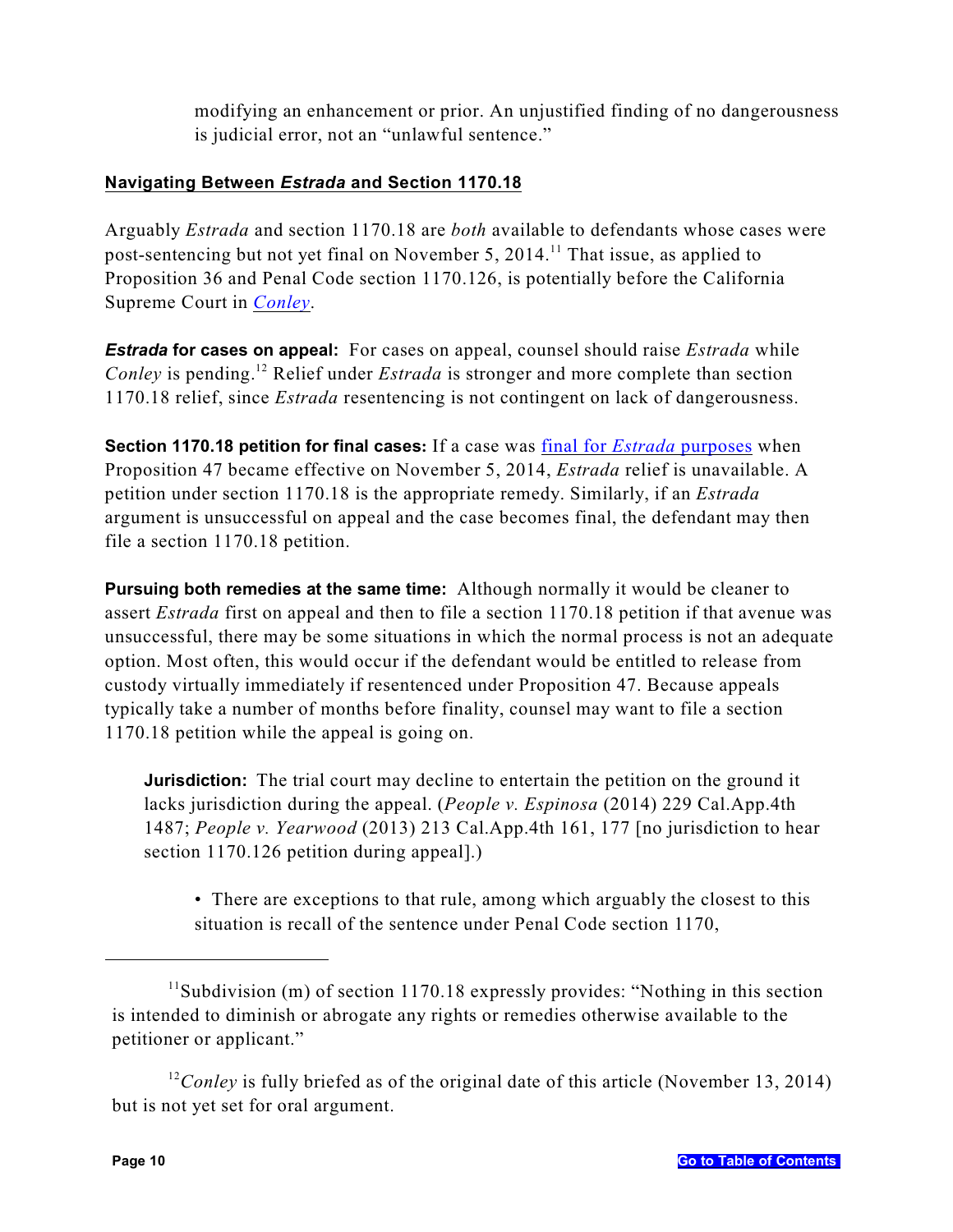subdivision (d). (*People v. Karaman* (1992) 4 Cal.4th 335; *People v. Espinosa* (2014) 229 Cal.App.4th 1487, 1496-1497; *People v. Alanis* (2008) 158 Cal.App.4th 1467, 1473-1474; *Portillo v. Superior Court* (1992) 10 Cal.App.4th 1829; see also *People v. Meloney* (2003) 30 Cal.4th 1145, 1153, fn. 5.)

• Other exceptions include Penal Code section 1237.1 credits corrections, modifications of probation or juvenile court orders, corrections of unauthorized sentences or other void judgments or clerical errors, etc.

**Abandonment of appeal:** If the trial court refuses to accept jurisdiction and defendant's entitlement to immediate relief under section 1170.18 is very strong – with little chance of a dangerousness finding – it may be desirable to abandon the appeal. That decision is the *client*'s. Counsel has a special obligation to provide accurate advice on it – weighing carefully the possible benefits and drawbacks of the alternatives. Counsel should consider, for example, what other issues there are in the appeal that would be given up by abandonment, and the risk of a dangerousness finding under section 1170.18, and weigh those against the inherent delays of appeals.

**Possible mootness if section 1170.18 petition is granted:** If the trial court accepts concurrent jurisdiction and grants relief while the appeal is still going on, counsel should advise the appellate court. The *Estrada* issue on appeal may or may not be moot, depending on the People's position below and the possibility they might appeal (assuming they have the right to appeal).

**Alternatives to filing section 1170.18 petition and abandoning appeal:** There are alternative ways of addressing the inherent slowness of an appeal and the uncertainties of the "dangerousness" exception in section 1170.18 proceedings. ADI's [Appellate Practice](http://www.adi-sandiego.com/panel/manual.asp) [Manual](http://www.adi-sandiego.com/panel/manual.asp), chapter 1, § 1.30 et seq. explores some of these, including release pending appeal, motion to expedite the appeal, motion for summary reversal, habeas corpus petition as an alternative to appeal, and immediate finality and issuance of remittitur. Another possibility is a motion under Penal Code section 1170, subdivision (d), for recall of the sentence and resentencing within 120 days of the judgment.<sup>13</sup> Counsel should consider these before advising the client.

 $13$ Although as noted above, the trial court does have jurisdiction to recall a sentence under [section 1170\(d\)](#page-12-1) pending appeal, there is no *right* to make the motion nor to appeal the refusal to recall. (*People v. Elder* (2014) 227 Cal.App.4th 1308, 1318; *Portillo v. Superior Court* (1992) 10 Cal.App.4th 1829, 1836.) But the defendant may ask the trial court to recall and resentence on its own motion.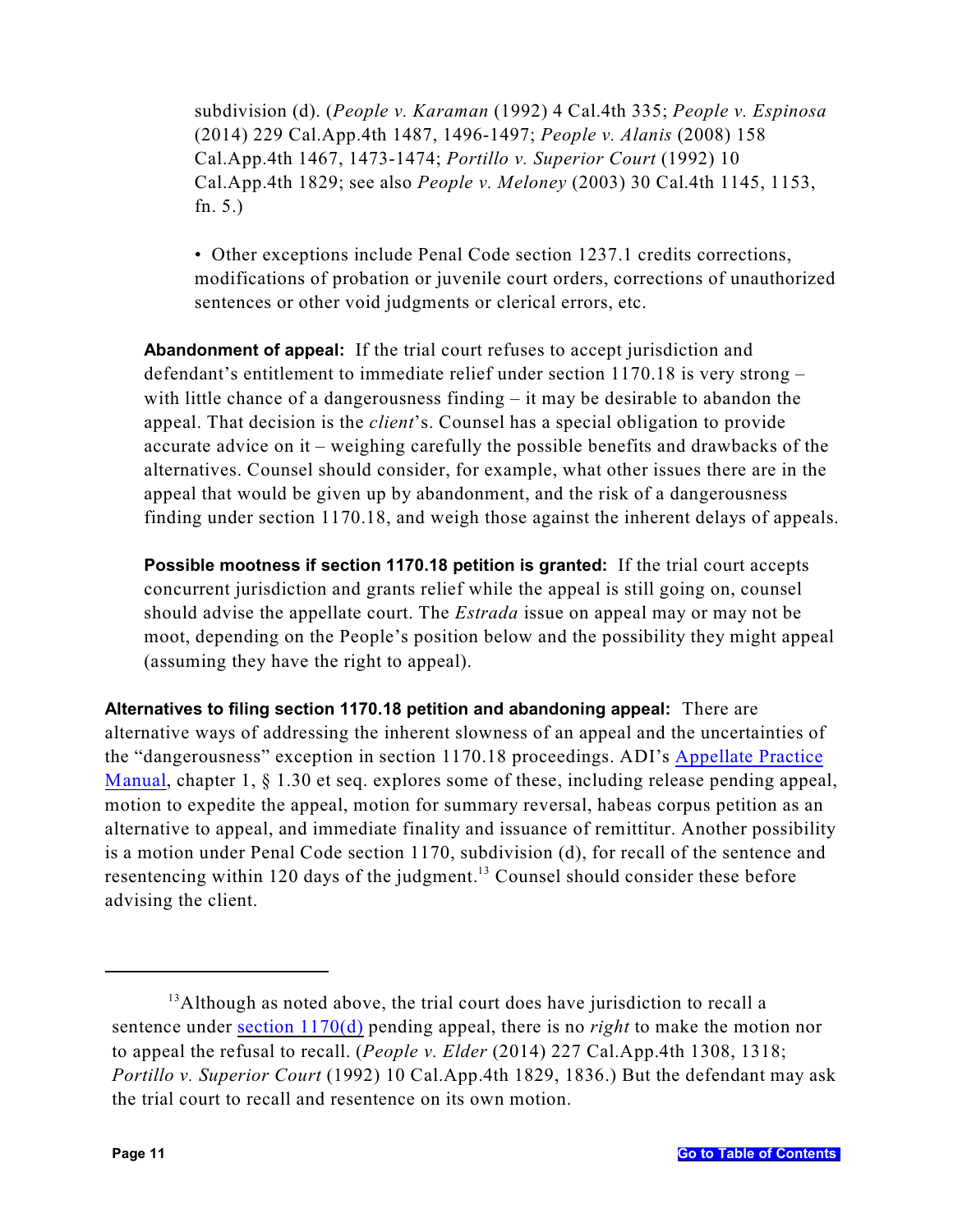**Compensation:** A section 1170.18 petition should be compensable if (a) appellate counsel determines trial counsel cannot or will not be doing it and (b) it is roughly contemporaneous with the appeal. Appropriate steps to expedite the appeal would also be compensable.

# <span id="page-14-0"></span>**RELATED ISSUES**

It is impossible to foresee at this point the multiple issues that might arise from Proposition 47. We review only a few here.

<span id="page-14-1"></span>**Intersection of Proposition 36 and 47 issues:** Many of the issues that arose under Proposition 36 will be relevant to Proposition 47, as well. See ADI's [webpage and](http://www.adi-sandiego.com/news_alerts/recent_changes_statutes.asp#prop36) [materials on Proposition 36](http://www.adi-sandiego.com/news_alerts/recent_changes_statutes.asp#prop36). The preceding discussion has noted issues concerning the applicability of *[In re Estrada](#page-8-1)* (1965) 63 Cal.2d 740 on appeal, the [conduct](#page-14-2) of section 1170.18 proceedings, including procedures and the burden of proof; [appealability](#page-11-0) of section 1170.18 orders by both the defendant and the People.

*Apprendi-Blakely***:** Another "crossover" issue is whether the principles of *Apprendi-Blakely* apply to a finding of dangerousness. The structure of section 1170.18, [subdivision \(b\)](#page-23-2) – the court *shall* change the sentence to a misdemeanor one *unless* it finds dangerousness – is arguably analogous to the mandatory presumption of the middle term in the former DSL struck down in *Cunningham*<sup>14</sup> This argument was rejected as to Proposition 36 in *People v. Bradford* (2014) 227 Cal.App.4th 1322, 1334-1336.

**Guilty pleas:** Not yet resolved for either proposition is the question whether resentencing – *Estrada* or section 1170.18 or 1170.126 – is available to defendants who *pled guilty under a plea bargain*. [Couzens and Bigelow](http://www.adi-sandiego.com/news_alerts/pdfs/2012/Three_Strikes_Amendment_Couzens-Bigelow_approved_for_public_distribution.pdf)<sup>15</sup> discuss this question, as applied to Proposition 36, on pages 26-27 of their article. Citing *People v. Collins* (1978) 21 Cal.3d 208, they suggest that if the defendant seeks resentencing, the prosecution may revive some or all of the charges dismissed as part of the bargain.

**"Hybrid" sentences:** Under Proposition 36, if the defendant sought resentencing on a qualified count while at the same time serving a sentence for a disqualifying crime,

<sup>&</sup>lt;sup>14</sup> Apprendi v. New Jersey (2000) 530 U.S. 466, *Blakely v. Washington* (2004) 542 U.S. 296, and *Cunningham v. California* (2007) 549 U.S. 270*.*

<span id="page-14-2"></span><sup>&</sup>lt;sup>15</sup>[http://www.adi-sandiego.com/news\\_alerts/pdfs/2012/Three\\_Strikes\\_Amendment](http://www.adi-sandiego.com/news_alerts/pdfs/2012/Three_Strikes_Amendment_Couzens-Bigelow_approved_for_public_distribution.pdf) [\\_Couzens-Bigelow\\_approved\\_for\\_public\\_distribution.pdf](http://www.adi-sandiego.com/news_alerts/pdfs/2012/Three_Strikes_Amendment_Couzens-Bigelow_approved_for_public_distribution.pdf)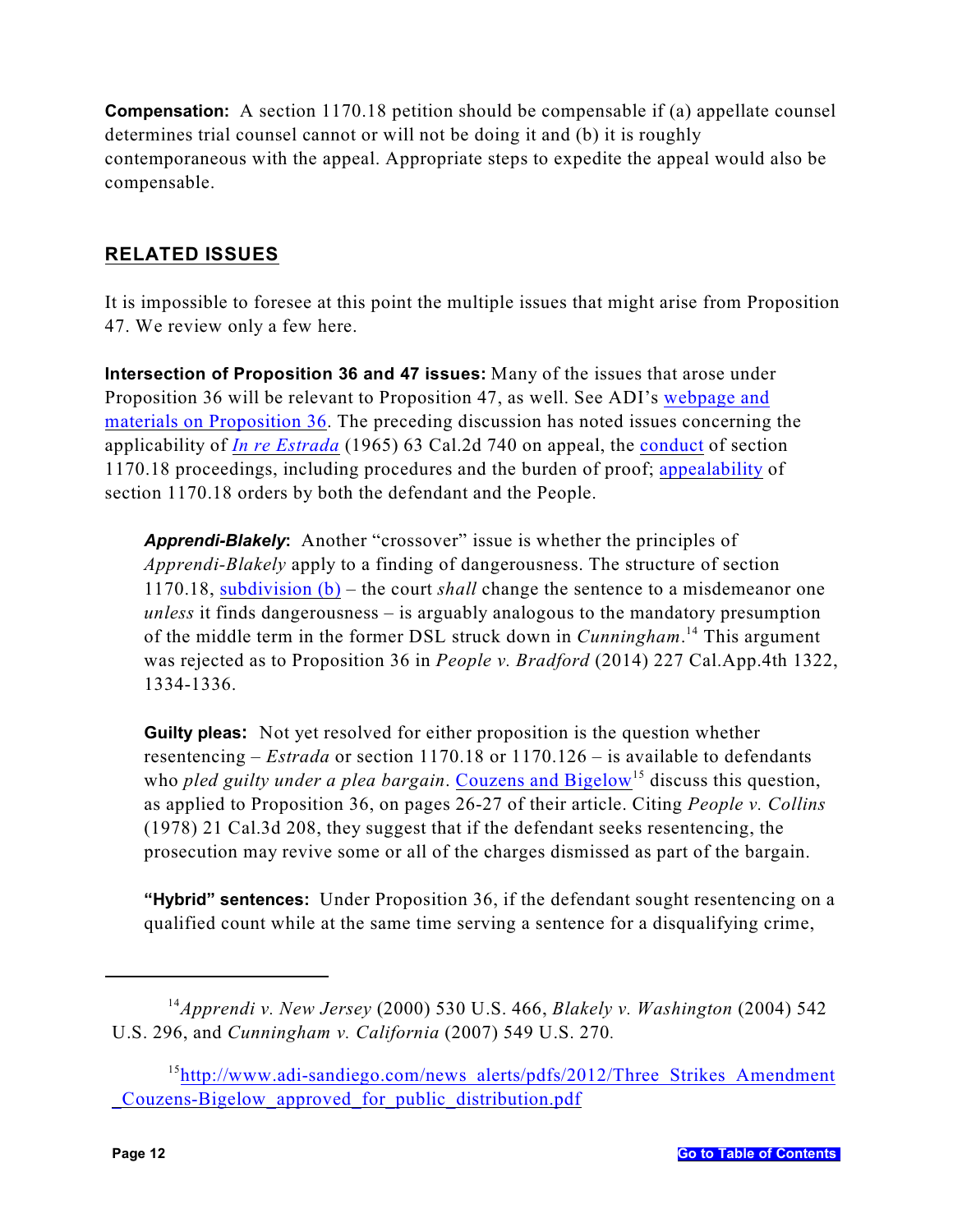the question came up: did the disqualifying crime apply only to that count or to the whole sentence? The issue is pending in *Braziel v. Superior Court*, [S218503](http://appellatecases.courtinfo.ca.gov/search/case/mainCaseScreen.cfm?dist=0&doc_id=2076808&doc_no=S218503),<sup>16</sup> and *People v. Machado*, **S219819**.<sup>17</sup> There are no parallel "disqualifying current crimes" as such under Proposition 47, and so we do not think the "hybrid" issue will arise under Proposition 47.

<span id="page-15-0"></span>**Definition of "unreasonable risk of danger to public safety":** [Subdivision \(c\)](#page-23-4) of section 1170.18 defines "unreasonable risk of danger to public safety" as "*an unreasonable risk that the petitioner will commit a new violent felony within the meaning of [clause \(iv\) of](#page-26-2) [subparagraph \(C\) of paragraph \(2\) of subdivision \(e\) of Section 667](#page-26-2).*"

**Scope of term:** The literal definition is extraordinarily narrow. Although a number of homicide-related and sex offenses are in section  $667(e)(2)(C)(iv)$ , property and assaultive offenses, including those frequently involving force or violence, such as carjacking and robbery and simple kidnapping, are not. On an appeal from a section 1170.18 ruling (or a ruling under section 1170.126 – see next topic), counsel will have to parse the trial court's findings carefully, to ensure the terms of the statute have been applied correctly.

**Effects of Proposition 47 on section 1170.126 proceedings:** Section 1170.18, subdivision (c)'s definition of "unreasonable risk" presumably applies to section 1170.126 proceedings, because the text goes out of its way to specify that the definition applies "throughout this *Code*" (emphasis added). The original, undefined term used in section 1170.126 can be, and has been, interpreted to mean a risk the defendant will commit any number of offenses. A risk the defendant will commit one of a limited number of specific offenses is often far lower. In addition to its effect on future section 1170.126 hearings, the new definition may be raised as ground for remand on appeal and make it possible to reopen *previous* findings, whether through appeal<sup>18</sup> or new petition, on the ground of a change in the law.

<span id="page-15-1"></span>**Application to juvenile cases:** Proposition 47 speaks of criminal convictions, not juvenile adjudications. But the juvenile court does have the responsibility to set a maximum term of confinement and declare a wobbler to be a felony or misdemeanor. (Welf. & Inst. Code, §§

 $17$ [http://appellatecases.courtinfo.ca.gov/search/case/mainCaseScreen.cfm?dist=0&](http://appellatecases.courtinfo.ca.gov/search/case/mainCaseScreen.cfm?dist=0&doc_id=2081753&doc_no=S219819) [doc\\_id=2081753&doc\\_no=S219819](http://appellatecases.courtinfo.ca.gov/search/case/mainCaseScreen.cfm?dist=0&doc_id=2081753&doc_no=S219819)

 $18$ Sample briefs on our ADI's web page treatment of Proposition 47: [http://www.adi-sandiego.com/news\\_alerts/recent\\_changes\\_statutes.asp](http://www.adi-sandiego.com/news_alerts/recent_changes_statutes.asp)

 $16$ [http://appellatecases.courtinfo.ca.gov/search/case/mainCaseScreen.cfm?dist=0&](http://appellatecases.courtinfo.ca.gov/search/case/mainCaseScreen.cfm?dist=0&doc_id=2076808&doc_no=S218503) [doc\\_id=2076808&doc\\_no=S218503](http://appellatecases.courtinfo.ca.gov/search/case/mainCaseScreen.cfm?dist=0&doc_id=2076808&doc_no=S218503)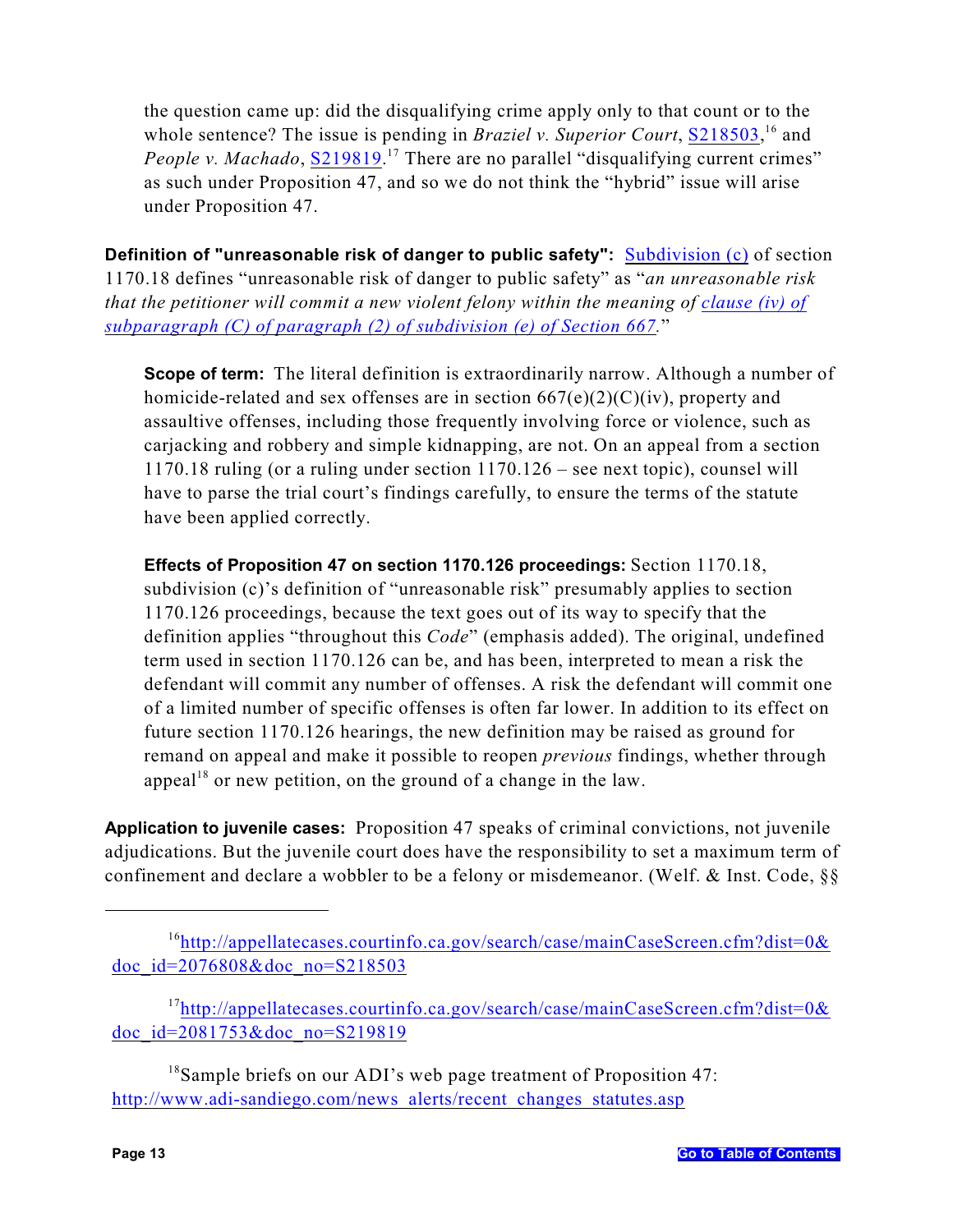702, 726, subd. (d); *In re Manzy W.* (1997) 14 Cal.4th 1199, 2009.) This determination is necessarily linked to the corresponding criminal provision and so is affected, directly or indirectly, by Proposition 47. The court has continuing jurisdiction over the minor and may modify the judgment as needed. (See Welf. & Inst. Code, § 778.)

<span id="page-16-0"></span>**Application to enhancements for priors:** Proposition 47 applies retroactively and so should affect the validity of enhancements for felony priors. (Pen. Code, § 667.5, subd. (b), for example.) Counsel may be able to assert Proposition 47 directly to have the enhancements stricken in the case on appeal, but they also may have to proceed under section 1170.18 to have the priors reduced for all purposes.

# <span id="page-16-1"></span>**RESOURCES**

### **General**

ADI's practice article on [Potentially Favorable Changes in the Law](http://www.adi-sandiego.com/news_alerts/pdfs/2008/Favorable-changes-11-08.pdf),  $^{19}$  which discusses procedures at each stage of an appeal and post-remittitur remedies, plus basic principles of retroactivity.

### **Proposition 47 materials**

On ADI's web page for Proposition 47 (<u>RECENT CHANGES IN THE LAW, [STATUTES](http://www.adi-sandiego.com/news_alerts/recent_changes_statutes.asp)</u>)<sup>20</sup>

ADI Materials for clients: Proposition 47 handout and section 1170.18 form petition.

Garrick Byers' analysis

FDAP's and SDAP's briefs seeking reversal of section 1170.126 finding of dangerousness to allow application of new definition in section 1170.18(c).

[CCAP analysis for panel](http://www.capcentral.org/criminal/sentencing/prop47/docs/prop_47_panel_announcement.pdf)<sup>21</sup>

[df](http://www.adi-sandiego.com/news_alerts/pdfs/2008/Favorable-changes-11-08.pdf)

 $^{20}$ [http://www.adi-sandiego.com/news\\_alerts/recent\\_changes\\_statutes.asp](http://www.adi-sandiego.com/news_alerts/recent_changes_statutes.asp)

 $^{21}$ [http://www.capcentral.org/criminal/sentencing/prop47/docs/prop\\_47\\_panel\\_anno](http://www.capcentral.org/criminal/sentencing/prop47/docs/prop_47_panel_announcement.pdf) [uncement.pdf](http://www.capcentral.org/criminal/sentencing/prop47/docs/prop_47_panel_announcement.pdf)

 $19$ [http://www.adi-sandiego.com/news\\_alerts/pdfs/2008/Favorable-changes-11-08.p](http://www.adi-sandiego.com/news_alerts/pdfs/2008/Favorable-changes-11-08.pdf)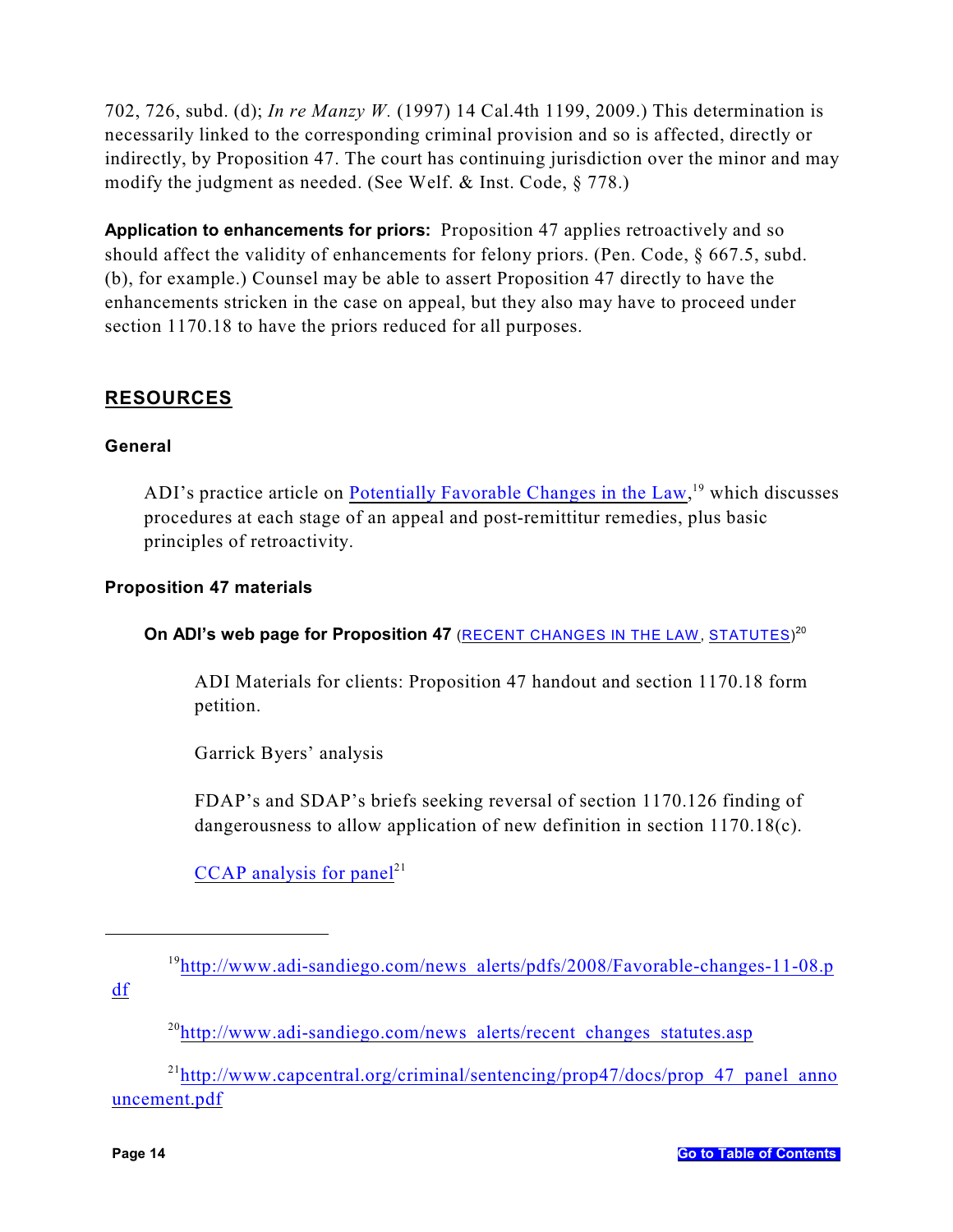## **Proposition 36 materials potentially applicable in part to Proposition 47**

ADI's article on [The Battle Is Joined:](http://www.adi-sandiego.com/news_alerts/pdfs/2013/The_Battle_Is_Joined.pdf) *Estrada* v. 1170.126 (PDF)<sup>22</sup>

[Brad O'Connell of FDAP](http://www.fdap.org/downloads/articles_and_outlines/Prop36FDAP.pdf) (PDF)<sup>23</sup>

[Judge Couzens and Justice Bigelow](http://www.adi-sandiego.com/news_alerts/pdfs/2012/Three_Strikes_Amendment_Couzens-Bigelow_approved_for_public_distribution.pdf)  $(PDF)^{24}$ 

[Garrick Byers of the Contra Costa Public Defender](http://www.claraweb.us/wp-content/uploads/2012/11/3Strikes-What-to-do-Now-2012-Nov-7-Byers.pdf) (PDF)<sup>25</sup>

<sup>&</sup>lt;sup>22</sup>[http://www.adi-sandiego.com/news\\_alerts/pdfs/2013/The\\_Battle\\_Is\\_Joined.pdf](http://www.adi-sandiego.com/news_alerts/pdfs/2013/The_Battle_Is_Joined.pdf)

<sup>&</sup>lt;sup>23</sup>[http://www.fdap.org/downloads/articles\\_and\\_outlines/Prop36FDAP.pdf](http://www.fdap.org/downloads/articles_and_outlines/Prop36FDAP.pdf)

 $^{24}$ [http://www.adi-sandiego.com/news\\_alerts/pdfs/2012/Three\\_Strikes\\_Amendment](http://www.adi-sandiego.com/news_alerts/pdfs/2012/Three_Strikes_Amendment_Couzens-Bigelow_approved_for_public_distribution.pdf) [\\_Couzens-Bigelow\\_approved\\_for\\_public\\_distribution.pdf](http://www.adi-sandiego.com/news_alerts/pdfs/2012/Three_Strikes_Amendment_Couzens-Bigelow_approved_for_public_distribution.pdf)

<sup>25</sup>[http://www.claraweb.us/wp-content/uploads/2012/11/3Strikes-What-to-do-Now-](http://www.claraweb.us/wp-content/uploads/2012/11/3Strikes-What-to-do-Now-2012-Nov-7-Byers.pdf)[2012-Nov-7-Byers.pdf](http://www.claraweb.us/wp-content/uploads/2012/11/3Strikes-What-to-do-Now-2012-Nov-7-Byers.pdf)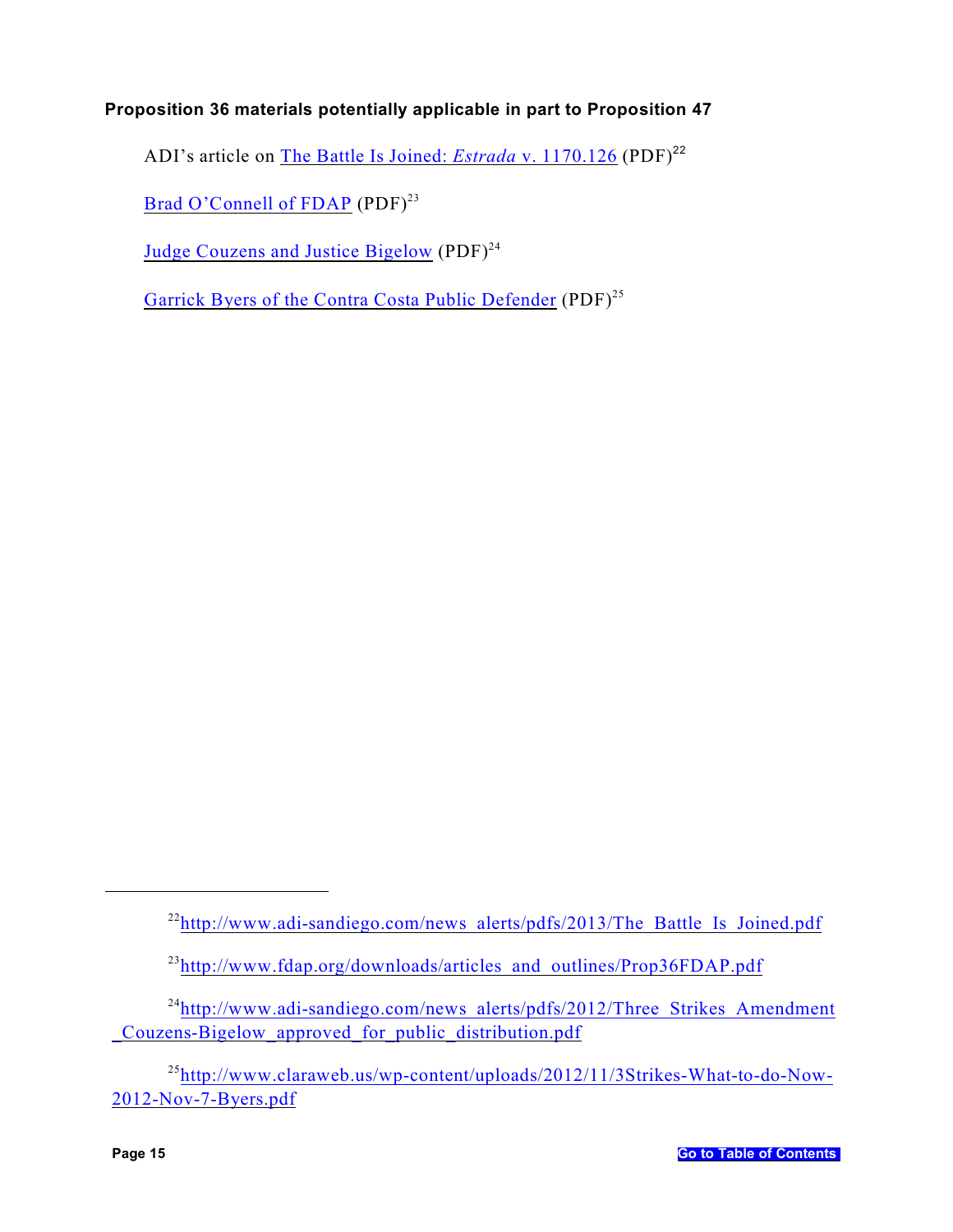#### <span id="page-18-0"></span>**APPENDIX A**

### **PROPOSITION 47**

*(Selected text)*

*(Brief descriptions and annotations have been added by ADI. All footnotes are by ADI, not part of original text. Some formatting is changed to aid readability.)*

#### **Section 1. Title**

The act shall be known as "The Safe Neighborhoods and Schools Act."

#### **Section 2. Findings and Declarations**

The people of the State of California find and declare as follows:

The people enact the Safe Neighborhoods and Schools Act:

To ensure that prison spending is focused on Violent and Serious offenses.

To maximize alternatives for nonserious, nonviolent crime.

And to invest the savings generated from this act into prevention and support programs in K-12 schools, victim services, and mental health and drug treatment.

This act ensures that sentences for people convicted of dangerous crimes like rape, murder, and child molestation are not changed.

#### **Section 3. Purpose and Intent**

In enacting this act, it is the purpose and intent of the people of the State of California to:

(1) Ensure that people convicted of murder, rape, and child molestation will not benefit from this act.

(2) Create the Safe Neighborhoods and Schools Fund, with 25 percent of the funds to be provided to the State Department of Education for crime prevention and support programs in K-12 schools, 10 percent of the funds for trauma recovery services for crime victims, and 65 percent of the funds for mental health and substance abuse treatment programs to reduce recidivism of people in the justice system.

(3) Require misdemeanors instead of felonies for nonserious, nonviolent crimes like petty theft and drug possession, unless the defendant has prior convictions for specified violent or serious crimes.

(4) Authorize consideration of resentencing for anyone who is currently serving a sentence for any of the offenses listed herein that are now misdemeanors.

(5) Require a thorough review of criminal history and risk assessment of all individuals before resentencing to ensure that they do not pose a risk to public safety.

(6) This measure will save significant state corrections dollars on an annual basis. Preliminary estimates range from \$150 million to \$250 million per year. This measure will increase investments in programs that reduce crime and improve public safety, such as prevention programs in K-12 schools, victim services. and mental health and drug treatment, which will reduce future expenditures for corrections.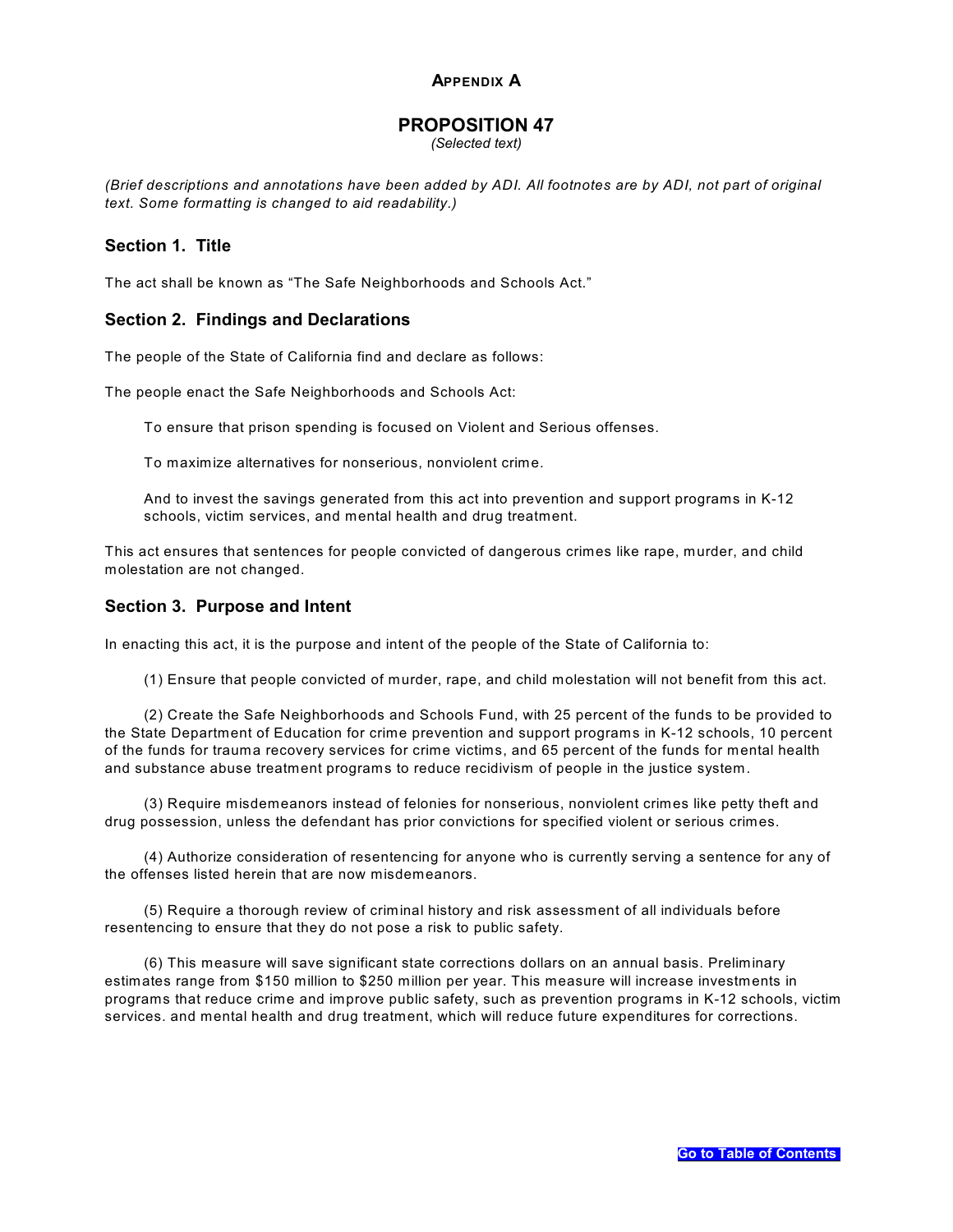Chapter 33 (commencing with Section 7599) is added to Division 7 of Title 1 of the Government Code, to read: **\* \* \*** [text omitted].

#### <span id="page-19-0"></span>**Section 5. Shoplifting – new Penal Code section 459.5**

*If <\$950, misdemeanor, except with "super strike" prior it is wobbler.* 

459.5. (a) Notwithstanding Section 459, shoplifting is defined as entering a commercial establishment with intent to commit larceny while that establishment is open during regular business hours, where the value of the property that is taken or intended to be taken does not exceed nine hundred fifty dollars (\$950). Any other entry into a commercial establishment with intent to commit larceny is burglary. Shoplifting shall be punished as a misdemeanor,

except that a person with one or more prior convictions for an offense specified in [clause \(iv\) of](#page-26-2) [subparagraph \(C\) of paragraph \(2\) of subdivision \(e\) of Section 667](#page-26-2) or for an offense requiring registration pursuant to subdivision (c) of Section [290](#page-26-3) may be punished pursuant to subdivision (h) of Section 1170.

(b) Any act of shoplifting as defined in subdivision (a) shall be charged as shoplifting. No person who is charged with shoplifting may also be charged with burglary or theft of the same property. **[Return to article](#page-3-2)** 

#### <span id="page-19-1"></span>**Section 6. Forgery**

*If <\$950, misdemeanor, except with "super strike" prior it is wobbler. Inapplicable if both forgery and identity theft.*

Section 473 of the Penal Code is amended to read:

473. (a) Forgery is punishable by imprisonment in a county jail for not more than one year, **or** by imprisonment pursuant to [subdivision \(h\)](#page-27-1) of Section 1170.

(b) Notwithstanding subdivision (a), any person who is guilty of forgery relating to a check, bond, bank bill, note, cashier's check, traveler's check, or money order, where the value of the check, bond, bank bill, note, cashier's check, traveler's check, or money order does not exceed nine hundred fifty dollars (\$950), shall be punishable by imprisonment in a county jail for not more than one year,

except that such person may instead be punished pursuant to [subdivision \(h\)](#page-27-1) of Section 1170 if that person has one or more prior convictions for an offense specified in [clause \(iv\) of subparagraph \(C\) of](#page-26-2) [paragraph \(2\) of subdivision \(e\) of Section 667](#page-26-2) or for an offense requiring registration pursuant to subdivision (c) of Section [290](#page-26-3).

This subdivision shall not be applicable to any person who is convicted both of forgery and of identity theft, as defined in Section 530.5. **[Return to article](#page-4-0)**

#### <span id="page-19-2"></span>**Section 7. Insufficient funds check with intent to defraud**

*If <\$950, misdemeanor, except with "super strike" prior it is wobbler. Inapplicable if three prior forgery offenses.* 

Section 476a of the Penal Code is amended to read:

476a. (a) Any person who, for himself or herself, as the agent or representative of another, or as an officer of a corporation, willfully, with intent to defraud, makes or draws or utters or delivers a check, draft, or order upon a bank or depositary, a person, a firm, or a corporation, for the payment of money, knowing at the time of that making, drawing, uttering, or delivering that the maker or drawer or the corporation has not sufficient funds in, or credit with the bank or depositary, person, firm, or corporation, for the payment of that check,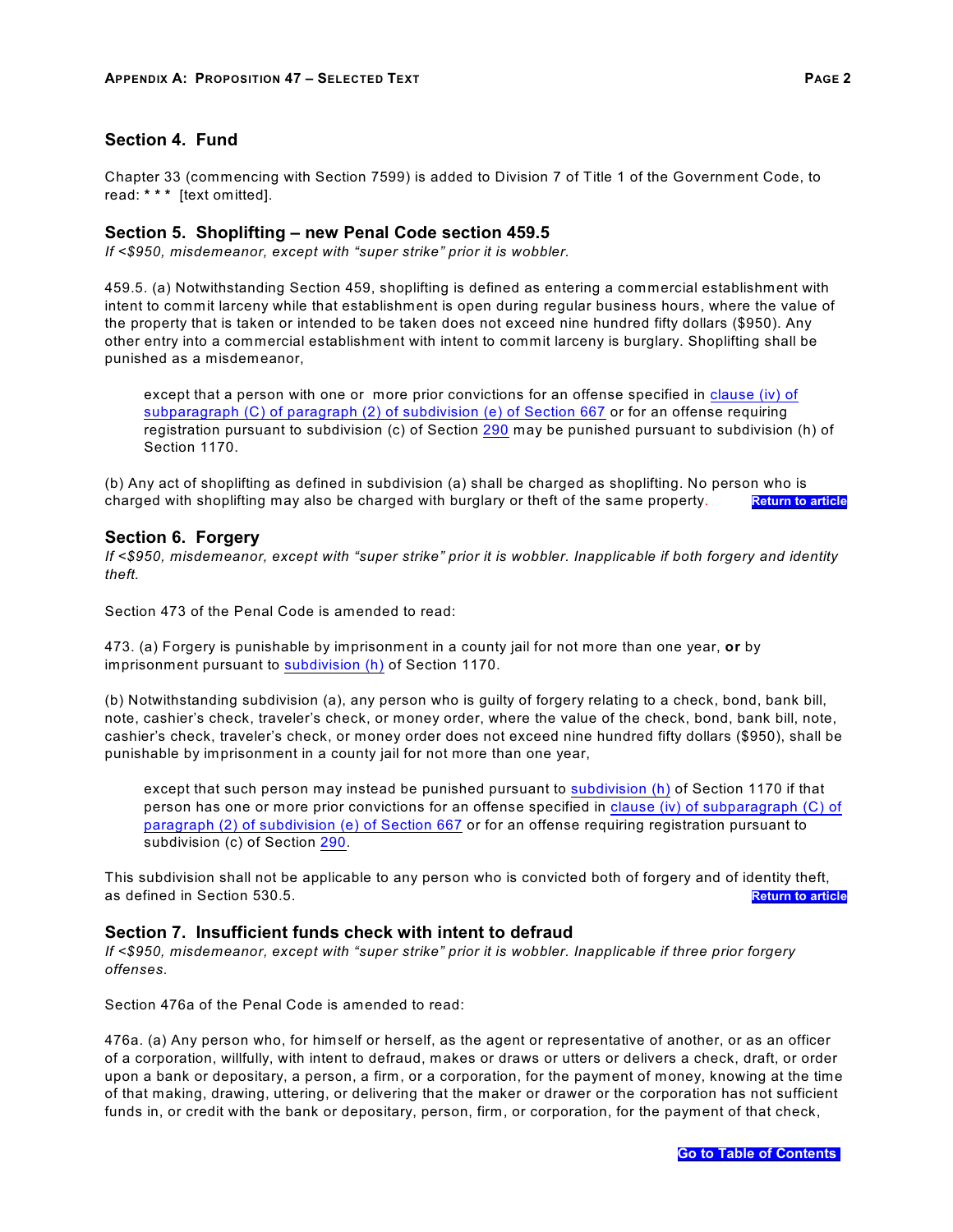draft, or order and all other checks, drafts, or orders upon funds then outstanding, in full upon its presentation, although no express representation is made with reference thereto, is punishable by imprisonment in a county jail for not more than one year, **or** pursuant to [subdivision \(h\)](#page-27-1) of Section 1170.

(b) However, if the total amount of all checks, drafts, or orders that the defendant is charged with and convicted of making, drawing, or uttering does not exceed four hundred fifty dollars (\$450) nine hundred fifty dollars (\$950), the offense is punishable only by imprisonment in the county jail for not more than one year,

except that such person may instead be punished pursuant to [subdivision \(h\)](#page-27-1) of Section 1170 if that person has one or more prior convictions for an offense specified in [clause \(iv\) of subparagraph \(C\) of](#page-26-2) [paragraph \(2\) of subdivision \(e\) of Section 667](#page-26-2) or for an offense requiring registration pursuant to subdivision (c) of Section [290](#page-26-3).

This subdivision shall not be applicable if the defendant has previously been convicted of three or more violations of Section 470, 475, or 476,<sup>26</sup> or of this section, or of the crime of petty theft in a case in which defendant's offense was a violation also of Section 470, 475, or 476 or of this section or if the defendant has previously been convicted of any offense under the laws of any other state or of the United States which, if committed in this state, would have been punishable as a violation of Section 470, 475, or 476 or of this section or if he has been so convicted of the crime of petty theft in a case in which, if defendant's offense had been committed in this state, it would have been a violation also of Section 470, 475, or 476, or of this section. **\* \* \* [Return to article](#page-4-1)**

#### <span id="page-20-0"></span>**Section 8. Petty theft**

.

*If <\$950, misdemeanor, except with "super strike" prior it is wobbler. Inapplicable if theft may be charged as infraction.*

Section 490.2 is added to the Penal Code, to read:

490.2. (a) Notwithstanding Section 487 or any other provision of law defining grand theft, obtaining any property by theft where the value of the money, labor, real or personal property taken does not exceed nine hundred fifty dollars (\$950) shall be considered petty theft and shall be punished as a misdemeanor,

except that such person may instead be punished pursuant to [subdivision \(h\)](#page-27-1) of Section 1170 if that person has one or more prior convictions for an offense specified in [clause \(iv\) of subparagraph \(C\) of](#page-26-2) [paragraph \(2\) of subdivision \(e\) of Section 66](#page-26-2)7 or for an offense requiring registration pursuant to subdivision (c) of Section [290](#page-26-3).

(b) This section shall not be applicable to any theft that may be charged as an infraction pursuant to any other provision of law. **[Return to article](#page-4-2)**

#### <span id="page-20-1"></span>**Section 9. Receiving stolen property**

*If <\$950, misdemeanor, except with "super strike" prior it is wobbler.* 

Section 496 of the Penal Code is amended to read:

496. (a) Every person who buys or receives any property that has been stolen or that has been obtained in any manner constituting theft or extortion, knowing the property to be so stolen or obtained, or who conceals, sells, withholds, or aids in concealing, selling, or withholding any property from the owner, knowing the property to be so stolen or obtained, shall be punished by imprisonment in a county jail for not more than one year, or imprisonment pursuant to [subdivision \(h\)](#page-27-1) of Section 1170. However, if the value of the property

 $^{26}$ Various forgery offenses.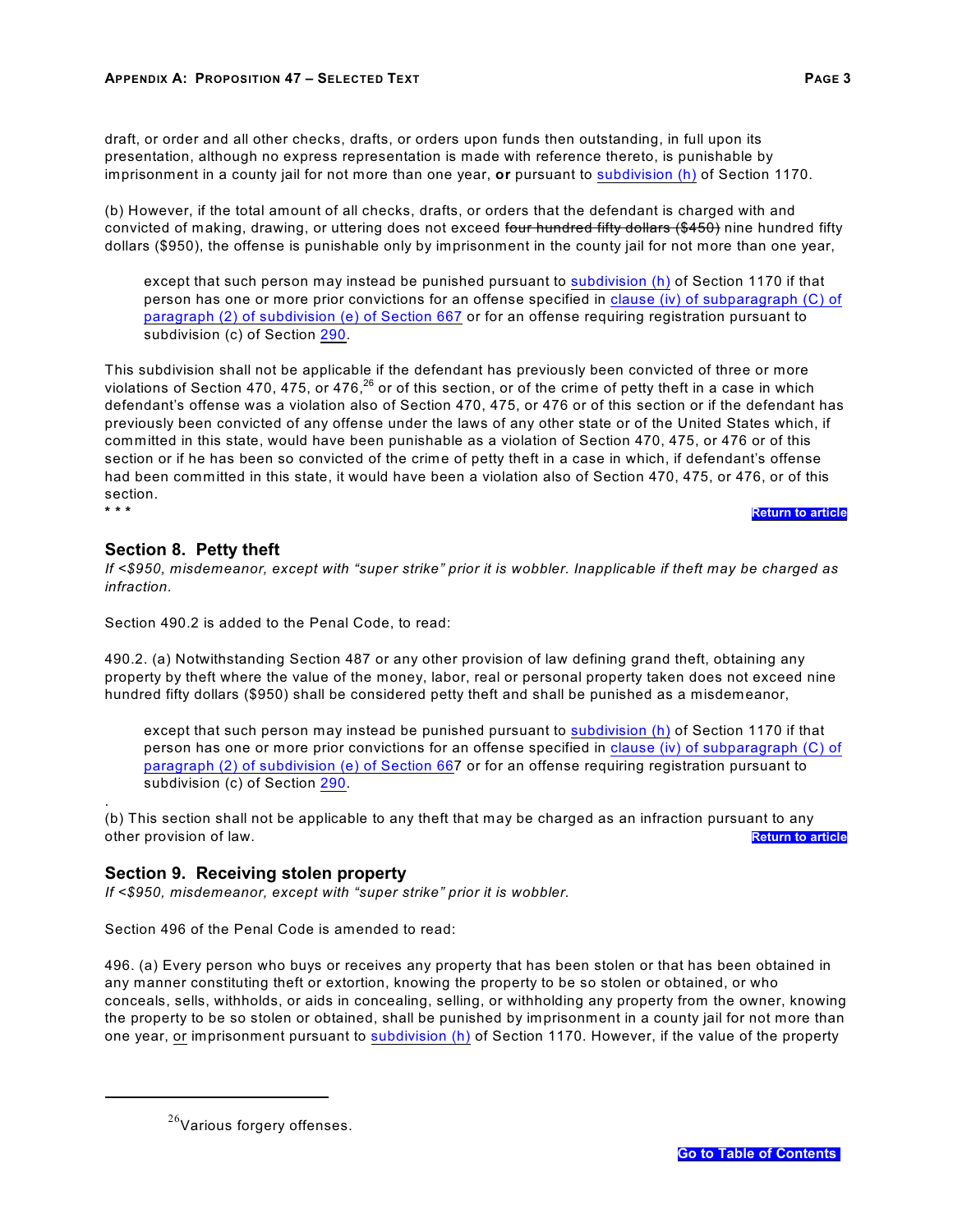does not exceed nine hundred fifty dollars (\$950)**,** the offense shall be a misdemeanor, punishable only by imprisonment in a county jail not exceeding one year,

if such person has no prior convictions for an offense specified in [clause \(iv\) of subparagraph \(C\) of](#page-26-2) [paragraph \(2\) of subdivision \(e\) of Section 667](#page-26-2) or for an offense requiring registration pursuant to subdivision (c) of Section [290](#page-26-3).

**[Return to article](#page-4-3)** 

#### <span id="page-21-0"></span>**Section 10. Petty theft with priors**

*If petty theft is committed by defendant with specified priors and other conditions, it is a wobbler.* 

Section 666 of the Penal Code is amended to read:

666. (a) Notwithstanding Section 490, every person who, having been convicted three or more times of petty theft, grand theft, a conviction pursuant to subdivision (d) or (e) of Section 368, auto theft under Section 10851 of the Vehicle Code, burglary, carjacking, robbery, or a felony violation of Section 496 and having served a term therefor in any penal institution or having been imprisoned therein as a condition of probation for that offense, and who is subsequently convicted of petty theft, is punishable by imprisonment in a county jail not exceeding one year, or imprisonment pursuant to subdivision (h) of Section 1170.

(a) Notwithstanding Section 490,<sup>27</sup> any person described in subdivision (b) who, having been convicted of petty theft, grand theft, a conviction pursuant to subdivision  $(d)$  or (e) of Section 368,<sup>28</sup> auto theft under Section 10851 of the Vehicle Code, burglary, carjacking, robbery, or a felony violation of Section 496,<sup>29</sup> and having served a term of imprisonment therefor in any penal institution or having been imprisoned therein as a condition of probation for that offense, and who is subsequently convicted of petty theft, is punishable by imprisonment in the county jail not exceeding one year, or in the state prison.

(b) Subdivision (a) shall apply to any person who is required to register pursuant to the Sex Offender Registration Act, or who has a prior violent or serious felony conviction, as specified in [clause \(iv\) of](#page-26-2) [subparagraph \(C\) of paragraph \(2\) of subdivision \(e\) of Section 667](#page-26-2) or has a conviction pursuant to [subdivision \(d\) or \(e\) of Section 368](#page-27-0).

(c) This section shall not be construed to preclude prosecution or punishment pursuant to subdivisions (b) to (i), inclusive, of Section 667 or Section 1170.12. **[Return to article](#page-4-4)**

#### <span id="page-21-1"></span>**Section 11. Possession of narcotic**

*Misdemeanor, except felony if "super strike" priors.* 

Section 11350 of the Health and Safety Code is amended to read:

11350. (a) Except as otherwise provided in this division, every person who possesses (1) any controlled substance specified in subdivision (b), (c), (e), or paragraph (1) of subdivision (f) of Section 11054, specified in paragraph (14), (15), or (20) of subdivision (d) of Section 11054, or specified in subdivision (b) or (c) of Section 11055, or specified in subdivision (h) of Section 11056, or (2) any controlled substance classified in Schedule III, IV, or V which is a narcotic drug, unless upon the written prescription of a physician, dentist, podiatrist, or veterinarian licensed to practice in this state, shall be punished by imprisonment in a county jail for not more than one year,

 $^{27}$ Section 490: Petty theft is punishable by fine not exceeding one thousand dollars (\$1,000), or by imprisonment in the county jail not exceeding six months, or both.

 $^{28}$ Property crimes against elders.

 $^{29}$ Receiving stolen property.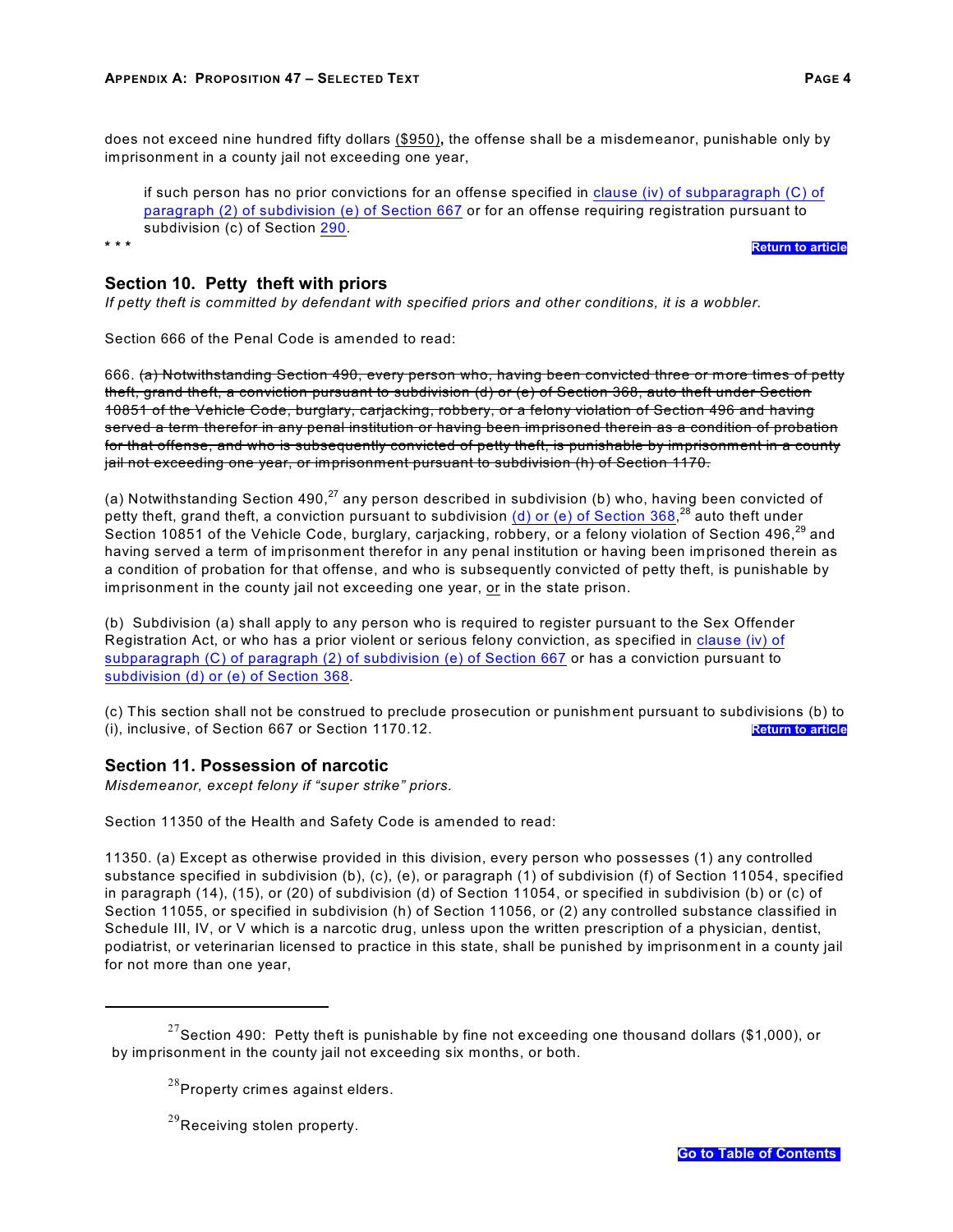except that such person shall instead be punished pursuant to [subdivision \(h\)](#page-27-1)) of Section 1170 of the Penal Code if that person has one or more prior convictions for an offense specified in [clause \(iv\) of](#page-26-2) [subparagraph \(C\) of paragraph \(2\) of subdivision \(e\) of Section 667](#page-26-2) of the Penal Code or for an offense requiring registration pursuant to subdivision (c) of Section [290](#page-26-3) of the Penal Code.

(b) Except as otherwise provided in this division, every person who possesses any controlled substance specified in subdivision (e) of Section 11054 shall be punished by imprisonment in a county jail for not more than one year or pursuant to subdivision (h) of Section 1170 of the Penal Code.

**\* \* \* [Return to article](#page-21-1)**

#### <span id="page-22-0"></span>**Section 12. Possession of concentrated cannabis**

*Misdemeanor, except wobbler if "super strike" priors.* 

Section 11357 of the Health and Safety Code is amended to read:

11357. (a) Except as authorized by law, every person who possesses any concentrated cannabis shall be punished by imprisonment in the county jail for a period of not more than one year or by a fine of not more than five hundred dollars (\$500), or by both such fine and imprisonment,

except that such person may instead be punished pursuant to [subdivision \(h\)](#page-27-1) of Section 1170 of the Penal Code if that person has one or more prior convictions for an offense specified in [clause \(iv\) of](#page-26-2) [subparagraph \(C\) of paragraph \(2\) of subdivision \(e\) of Section 667](#page-26-2) of the Penal Code or for an offense requiring registration pursuant to subdivision (c) of Section [290](#page-26-3) of the Penal Code.

**[Return to article](#page-5-2)**

#### <span id="page-22-1"></span>**Section 13. Possession of non-narcotic controlled substance**

*Misdemeanor, except wobbler if "super strike" priors.* 

Section 11377 of the Health and Safety Code is amended to read:

11377. (a) Except as authorized by law and as otherwise provided in subdivision (b) or Section 11375, or in Article 7 (commencing with Section 4211) of Chapter 9 of Division 2 of the Business and Professions Code, every person who possesses any controlled substance which is (1) classified in Schedule III, IV, or V, and which is not a narcotic drug, (2) specified in subdivision (d) of Section 11054, except paragraphs (13), (14), (15), and (20) of subdivision (d), (3) specified in paragraph (11) of subdivision (c) of Section 11056, (4) specified in paragraph (2) or (3) of subdivision (f) of Section 11054, or (5) specified in subdivision (d), (e), or (f) of Section 11055, unless upon the prescription of a physician, dentist, podiatrist, or veterinarian, licensed to practice in this state, shall be punished by imprisonment in a county jail for a period of not more than one year <del>or pursuant to subdivision (h) of Section 1170 of the Penal Code,</del>

except that such person may instead be punished pursuant to [subdivision \(h\)](#page-27-1) of Section 1170 of the Penal Code if that person has one or more prior convictions for an offense specified in [clause \(iv\) of](#page-26-2) [subparagraph \(C\) of paragraph \(2\) of subdivision \(e\) of Section 667](#page-26-2) of the Penal Code or for an offense requiring registration pursuant to subdivision (c) of Section [290](#page-26-3) of the Penal Code.

(b) (1) Any person who violates subdivision (a) by unlawfully possessing a controlled substance specified in subdivision (f) of Section 11056, and who has not previously been convicted of a violation involving a controlled substance specified in subdivision (f) of Section 11056, is guilty of a misdemeanor.

(2) Any person who violates subdivision (a) by unlawfully possessing a controlled substance specified in subdivision (g) of Section 11056 is guilty of a misdemeanor.

(3) Any person who violates subdivision (a) by unlawfully possessing a controlled substance specified in paragraph (7) or (8) of subdivision (d) of Section 11055 is guilty of a misdemeanor.

(4) Any person who violates subdivision (a) by unlawfully possessing a controlled substance specified in paragraph (8) of subdivision (f) of Section 11057 is guilty of a misdemeanor.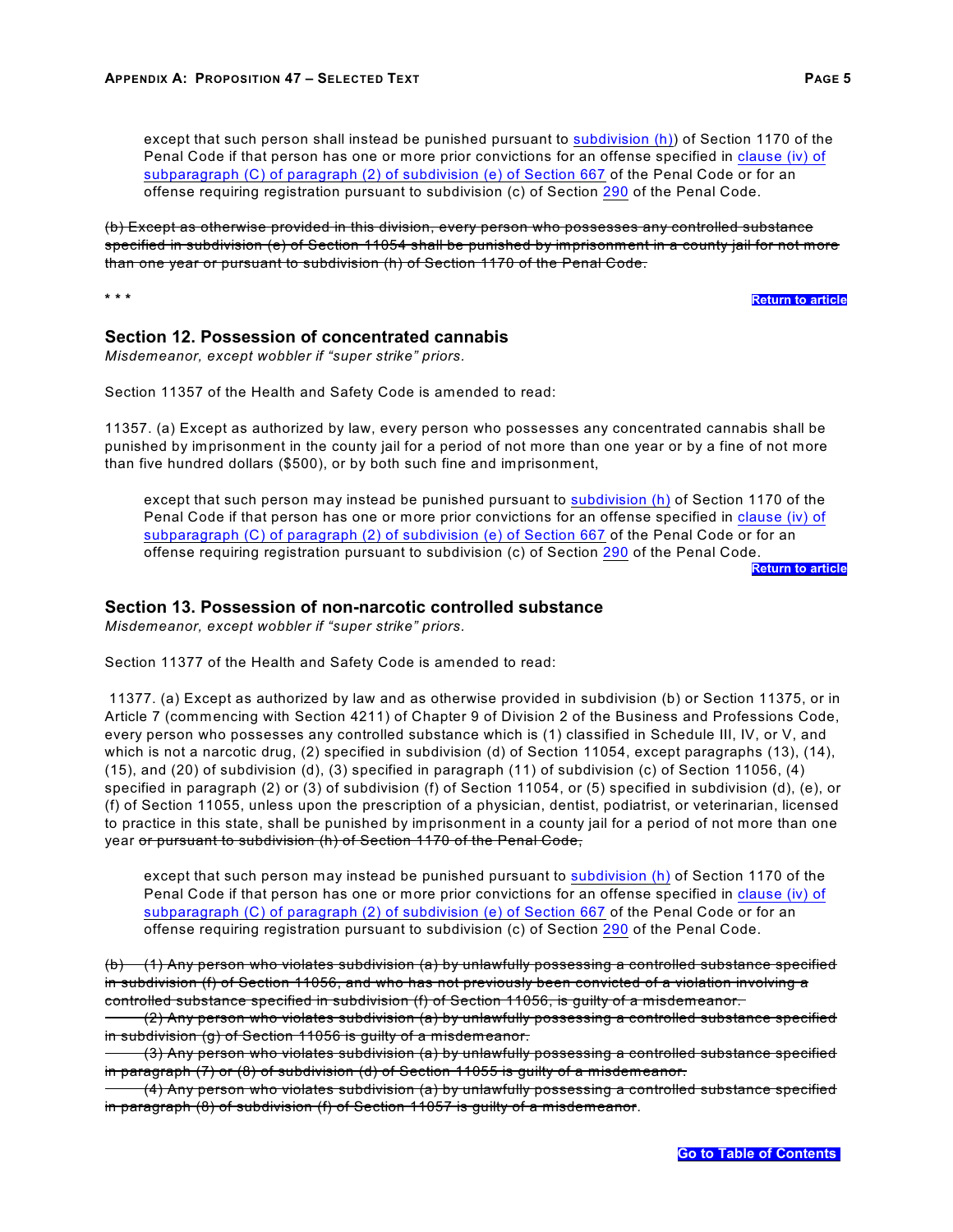(b) In addition to any fine assessed under subdivision  $(b)$ , the The judge may assess a fine not to exceed seventy dollars (\$70) against any person who violates subdivision (a), with the proceeds of this fine to be used in accordance with Section 1463.23 of the Penal Code. The court shall, however, take into consideration the defendant's ability to pay, and no defendant shall be denied probation because of his or her inability to pay the fine permitted under this subdivision. **[Return to article](#page-5-3) Return to article** 

#### <span id="page-23-1"></span>**Section 14. Resentencing**

Section 1170.18 is added to the Penal Code, to read:

<span id="page-23-0"></span>1170.18. (a) A person currently serving a sentence for a conviction, whether by trial or plea, of a felony or felonies who would have been guilty of a misdemeanor under the act that added this section ("this act") had this act been in effect at the time of the offense may petition for a recall of sentence before the trial court that entered the judgment of conviction in his or her case to request resentencing in accordance with Sections 11350, 11357, or 11377 $^{30}$  of the Health and Safety Code, or Section 459.5, 473, 476a, 490.2, 496, or 666 of the Penal Code,  $31$  as those sections have been amended or added by this act.

<span id="page-23-2"></span>(b) Upon receiving a petition under subdivision (a), the court shall determine whether the petitioner satisfies the criteria in subdivision (a). If the petitioner satisfies the criteria in subdivision (a), the petitioner's felony sentence shall be recalled and the petitioner resentenced to a misdemeanor pursuant to Sections 11350, 11357, or 11377 of the Health and Safety Code, or Section 459.5, 473, 476a, 490.2, 496, or 666 of the Penal Code, those sections have been amended or added by this act, unless the court, in its discretion, determines that resentencing the petitioner would pose an [unreasonable risk of danger to public safety](#page-23-3). In exercising its discretion, the court may consider all of the following:

(1) The petitioner's criminal conviction history, including the type of crimes committed, the extent of injury to victims, the length of prior prison commitments, and the remoteness of the crimes.

<span id="page-23-3"></span>(2) The petitioner's disciplinary record and record of rehabilitation while incarcerated.

(3) Any other evidence the court, within its discretion, determines to be relevant in deciding whether a new sentence would result in an unreasonable risk of danger to public safety.

<span id="page-23-4"></span>(c) As used throughout this Code, "unreasonable risk of danger to public safety" means an unreasonable risk that the petitioner will commit a new violent felony within the meaning of [clause \(iv\) of subparagraph \(C\)](#page-26-2) [of paragraph \(2\) of subdivision \(e\) of Section 667](#page-26-2).

<span id="page-23-5"></span>(d) A person who is resentenced pursuant to subdivision (b) shall be given credit for time served and shall be subject to parole for one year following completion of his or her sentence, unless the court, in its discretion, as part of its resentencing order, releases the person from parole. Such person is subject to Section 3000.08 parole supervision by the Department of Corrections and Rehabilitation and the jurisdiction of the court in the county in which the parolee is released or resides, or in which an alleged violation of supervision has occurred, for the purpose of hearing petitions to revoke parole and impose a term of custody.

(e) Under no circumstances may resentencing under this section result in the imposition of a term longer than the original sentence. $32$ 

 $^{32}$ Counsel should not assume this provision would immunize the client from adverse consequences in the form of correction of unauthorized sentences during the section 1170.18 proceeding.

 $^{30}\!$ Possession of narcotic, concentrated cannabis, non-narcotic.

 $31$ Shoplifting, forgery, fraudulent insufficient funds check, petty theft, receiving stolen property, petty theft with prior.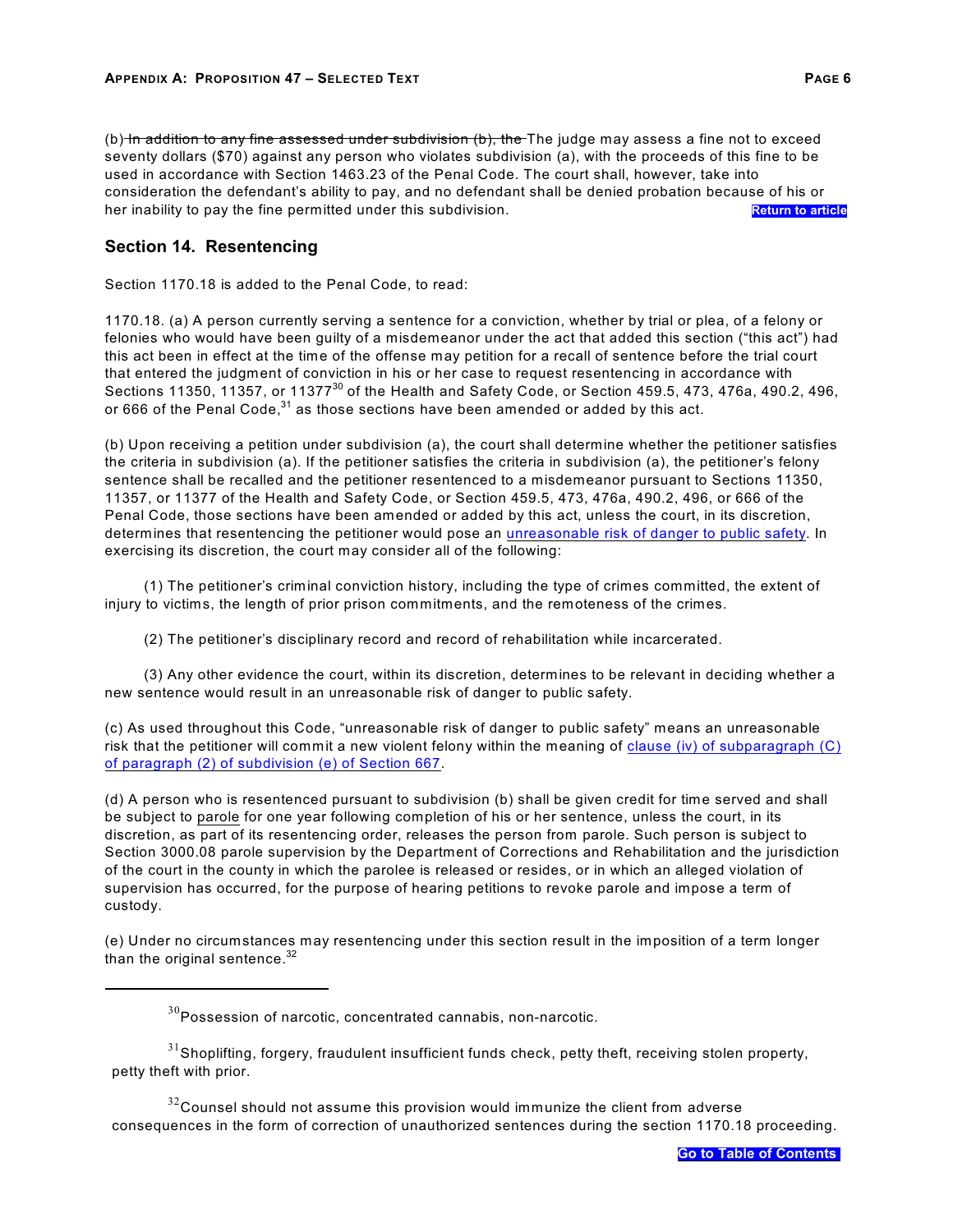#### **APPENDIX A: PROPOSITION 47 – SELECTED TEXT PAGE 7**

<span id="page-24-0"></span>(f) A person who has completed his or her sentence for a conviction, whether by trial or plea, of a felony or felonies who would have been guilty of a misdemeanor under this act had this act been in effect at the time of the offense, may file an application before the trial court that entered the judgment of conviction in his or her case to have the felony conviction or convictions designated as misdemeanors.

(g) If the application satisfies the criteria in subdivision (f), the court shall designate the felony offense or offenses as a misdemeanor.

(h) Unless requested by the applicant, no hearing is necessary to grant or deny an application filed under subsection (f).

<span id="page-24-1"></span>(i) The provisions of this section shall not apply to persons who have one or more prior convictions for an offense specified in [clause \(iv\) of subparagraph \(C\) of paragraph \(2\) of subdivision \(e\) of Section 667](#page-26-2) or for an offense requiring registration pursuant to subdivision (c) of Section [290](#page-26-3).

<span id="page-24-2"></span>(j) Any petition or application under this section shall be filed within three years after the effective date of the act that added this section or at a later date upon a showing of good cause.

<span id="page-24-3"></span>(k) Any felony conviction that is recalled and resentenced under subdivision (b) or designated as a misdemeanor under subdivision (g) shall be considered a misdemeanor for all purposes, except that such resentencing shall not permit that person to own, possess, or have in his or her custody or control any firearm or prevent his or her conviction under Chapter 2 (commencing with Section 29800) of Division 9 of Title 4 of Part 6.

(l) If the court that originally sentenced the petitioner is not available, the presiding judge shall designate another judge to rule on the petition or application.

<span id="page-24-4"></span>(m) Nothing in this section is intended to diminish or abrogate any rights or remedies otherwise available to the petitioner or applicant.

(n) Nothing in this and related sections is intended to diminish or abrogate the finality of judgments in any case not falling within the purview of this act.

<span id="page-24-5"></span>(o) A resentencing hearing ordered under this act shall constitute a "post-conviction release proceeding" under paragraph (7) of subdivision (b) of Section 28 of Article I of the California Constitution (Marsy's Law). **[Return to article](#page-5-0)**

#### **Section 15. Amendment.**

This act shall be broadly construed to accomplish its purposes. The provisions of this measure may be amended by a two-thirds vote of the members of each house of the Legislature and signed by the Governor so long as the amendments are consistent with and further the intent of this act. The Legislature may by majority vote amend, add, or repeal provisions to further reduce the penalties for any of the offenses addressed by this act.

#### **Section 16. Severability.**

If any provision of this measure, or part of this measure, or the application of any provision or part to any person or circumstances, is for any reason held to be invalid, the remaining provisions, or applications of provisions, shall not be affected, but shall remain in full force and effect, and to this end the provisions of this measure are severable.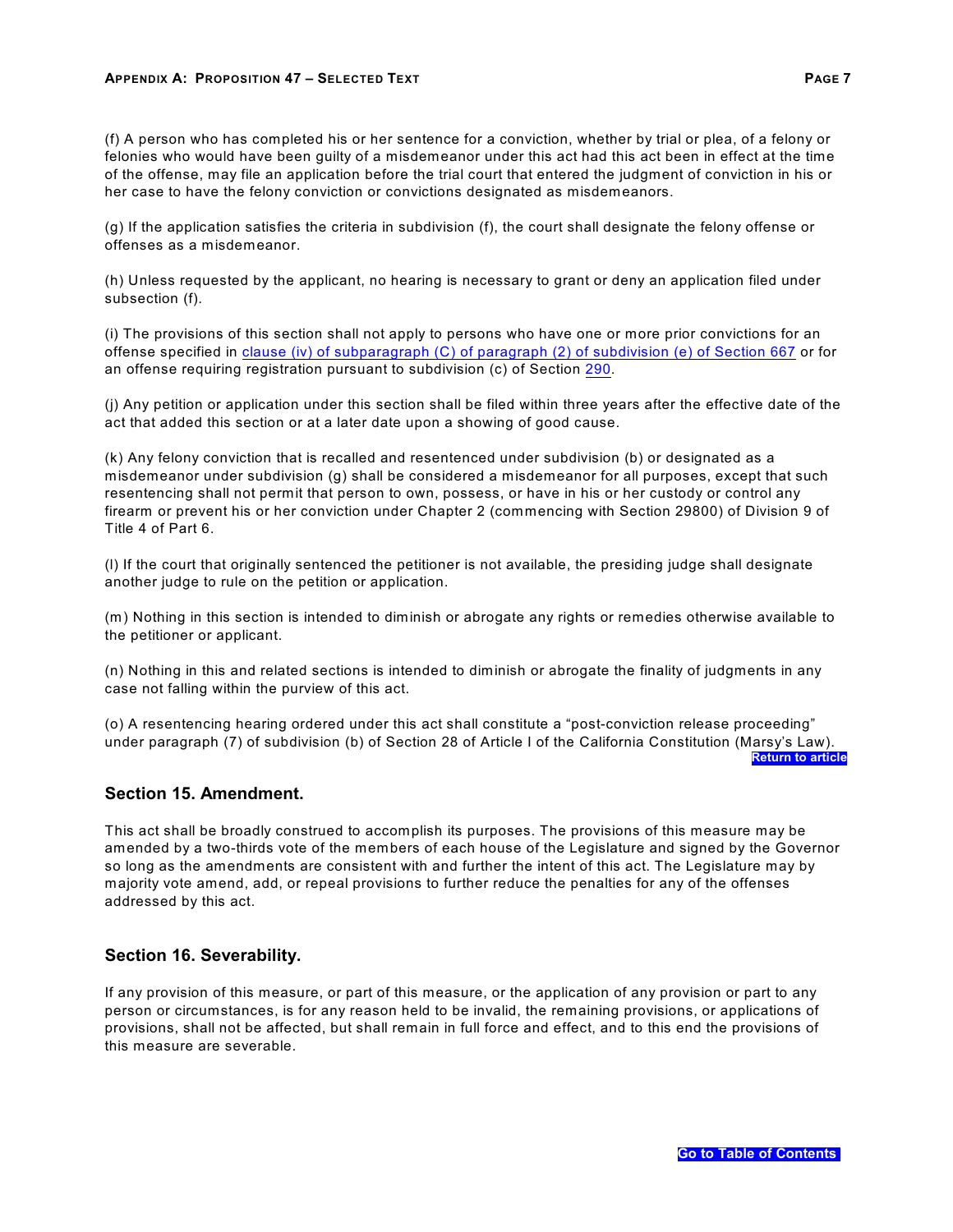### **Section 17. Conflicting Initiatives.**

(a) This act changes the penalties associated with certain nonserious, nonviolent crimes. In the event that this measure and another initiative measure or measures relating to the same subject appear on the same statewide election ballot, the provisions of the other measure or measures shall be deemed to be in conflict with this measure. In the event that this measure receives a greater number of affirmative votes, the provisions of this measure shall prevail in their entirety, and the provisions of the other measure shall be null and void. However, in the event that this measure and another measure or measures containing provisions that eliminate penalties for the possession of concentrated cannabis are approved at the same election, the voters intend such provisions relating to concentrated cannabis in the other measure or measures to prevail, regardless of which measure receives a greater number of affirmative votes. The voters also intend to give full force and effect to all other applications and provisions of this measure, and the other measure or measures, but only to the extent the other measure or measures are not inconsistent with the provisions of this act.

(b) If this measure is approved by the voters but superseded by law by any other conflicting measure approved by the voters at the same election, and the conflicting ballot measure is later held invalid, this measure shall be self-executing and given full force and effect.

#### **Section 18. Liberal Construction.**

This act shall be liberally construed to effectuate its purposes.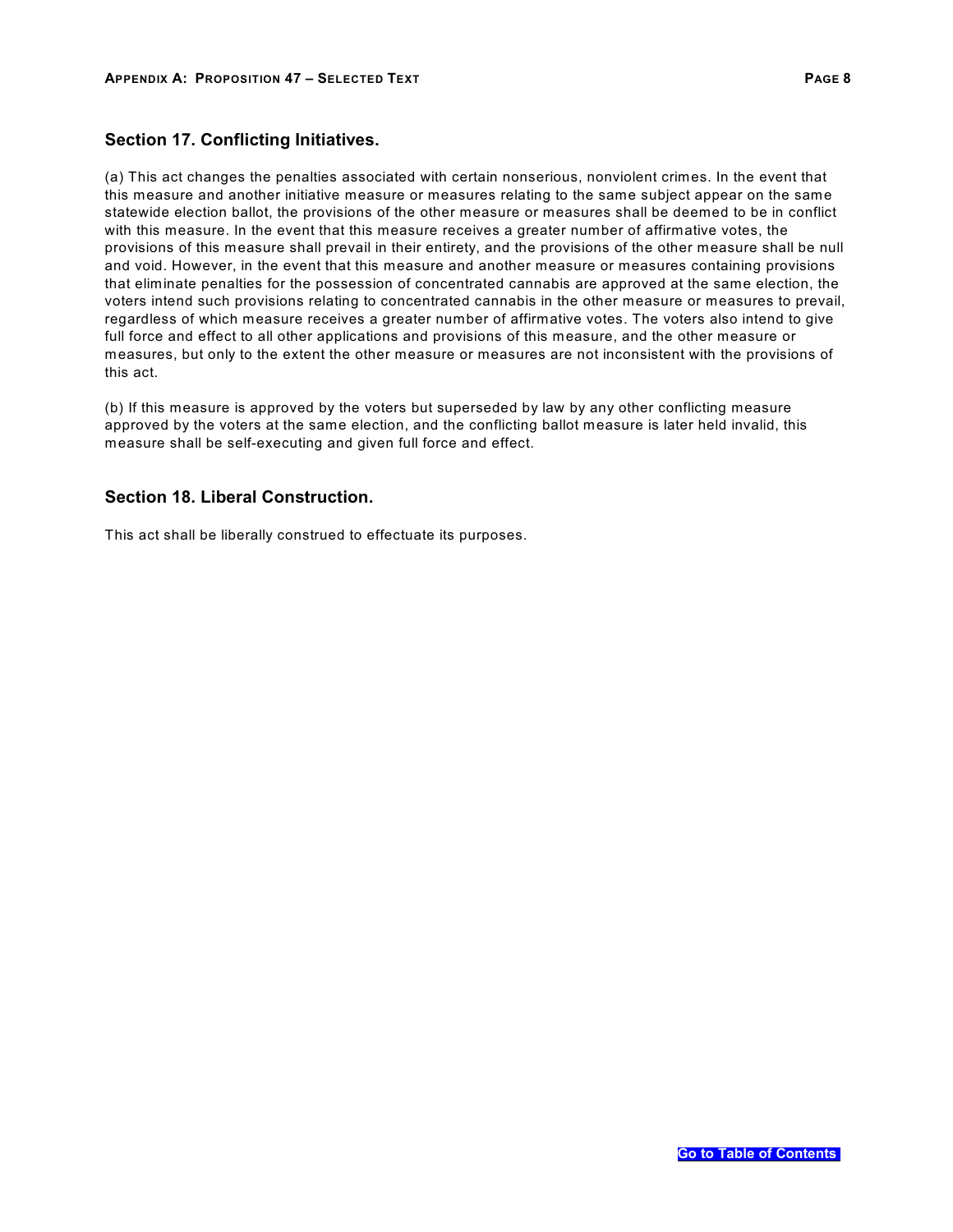# <span id="page-26-0"></span>**SELECTED STATUTES REFERENCED IN INITIATIVE**

### <span id="page-26-1"></span>**SUPER STRIKES**

#### <span id="page-26-2"></span>**Penal Code section 667, subdivision (e)(2)(C)(iv)**

\* \* \*

(e)(2)(C)(iv) The defendant suffered a prior serious and/or violent felony conviction, as defined in subdivision (d) of this section, for any of the following felonies:

(I) A ["sexually violent offense](#page-28-0)" as defined in subdivision (b) of Section 6600 of the Welfare and Institutions Code.

(II) Oral copulation with a child who is under 14 years of age, and who is more than 10 years younger than he or she as defined by Section 288a, sodomy with another person who is under 14 years of age and more than 10 years younger than he or she as defined by Section 286, or sexual penetration with another person who is under 14 years of age, and who is more than 10 years younger than he or she, as defined by Section 289.

(III) A lewd or lascivious act involving a child under 14 years of age, in violation of Section 288.

(IV) Any homicide offense, including any attempted homicide offense, defined in Sections 187 to 191.5, inclusive.

(V) Solicitation to commit murder as defined in Section 653f.

(VI) Assault with a machine gun on a peace officer or firefighter, as defined in paragraph (3) of subdivision (d) of Section 245.

(VII) Possession of a weapon of mass destruction, as defined in paragraph (1) of subdivision (a) of Section 11418.

(VIII) Any serious and/or violent felony offense punishable in California by life imprisonment or death.

### <span id="page-26-3"></span>**Penal Code section 290**

\* \* \*

(c) The following persons shall be required to register:

Any person who, since July 1, 1944, has been or is hereafter convicted in any court in this state or in any federal or military court of a violation of Section 187 committed in the perpetration, or an attempt to perpetrate, rape or any act punishable under Section 286, 288, 288a, or 289, Section 207 or 209 committed with intent to violate Section 261, 286, 288, 288a, or 289, Section 220, except assault to commit mayhem, subdivision (b) and (c) of Section 236.1, Section 243.4, paragraph (1), (2), (3), (4), or (6) of subdivision (a) of Section 261, paragraph (1) of subdivision (a) of Section 262 involving the use of force or violence for which the person is sentenced to the state prison, Section 264.1, 266, or 266c, subdivision (b) of Section 266h, subdivision (b) of Section 266i, Section 266j, 267, 269, 285, 286, 288, 288a, 288.3, 288.4, 288.5, 288.7, 289, or 311.1, subdivision (b), (c), or (d) of Section 311.2, Section 311.3, 311.4, 311.10, 311.11, or 647.6, former Section 647a, subdivision (c) of Section 653f, subdivision 1 or 2 of Section 314, any offense involving lewd or lascivious conduct under Section 272, or any felony violation of Section 288.2; any statutory predecessor that includes all elements of one of the above-mentioned offenses; or any person who since that date has been or is hereafter convicted of the attempt or conspiracy to commit any of the above-mentioned offenses.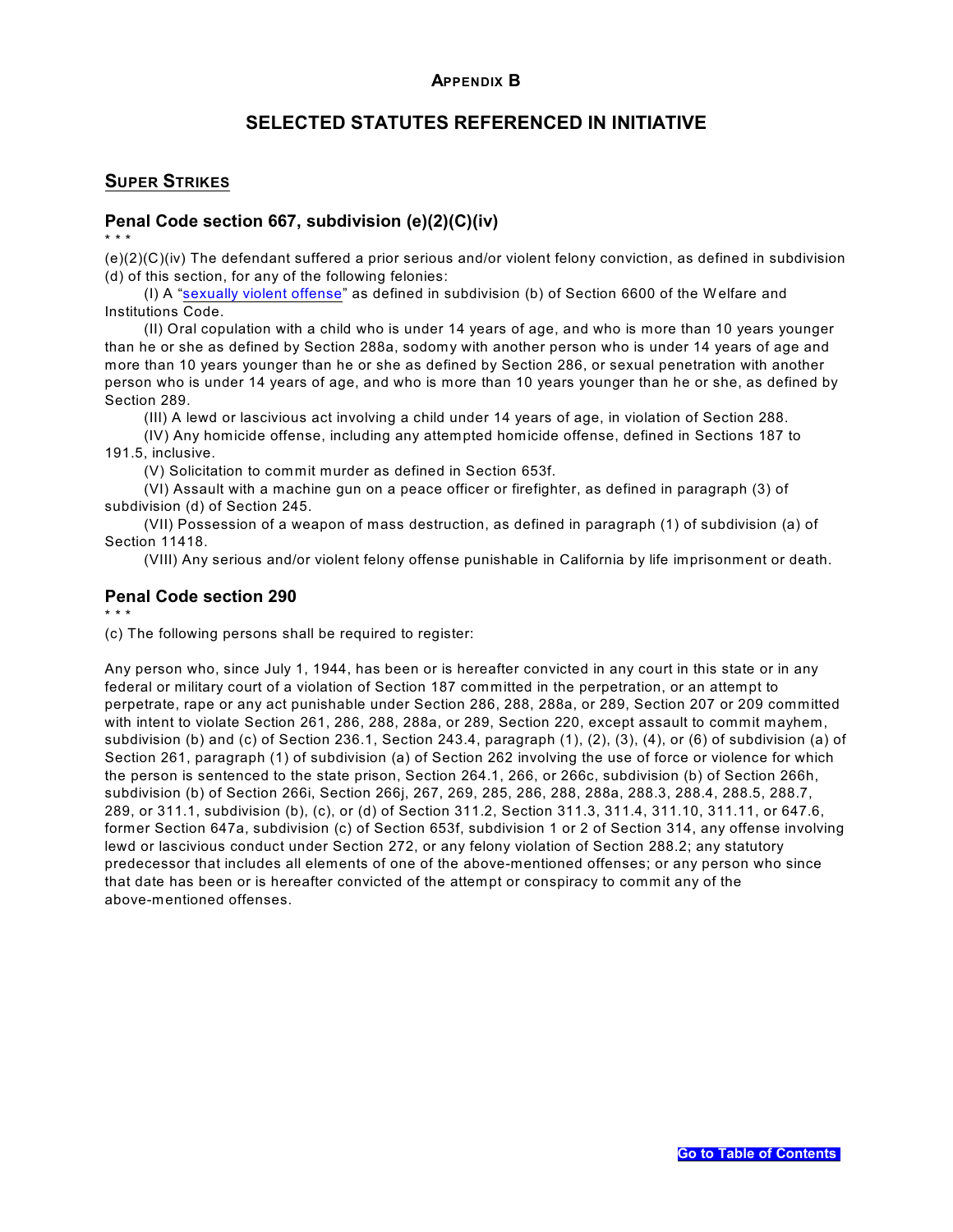#### **OTHER STATUTES**

**(SELECTED)**

\* \* \*

### <span id="page-27-0"></span>**Penal Code section 368 (property crimes against elders)**

(d) Any person who is not a caretaker who violates any provision of law proscribing theft, embezzlement, forgery, or fraud, or who violates Section 530.5 proscribing identity theft, with respect to the property or personal identifying information of an elder or a dependent adult, and who knows or reasonably should know that the victim is an elder or a dependent adult, is punishable as follows:

(1) By a fine not exceeding two thousand five hundred dollars (\$2,500), or by imprisonment in a county jail not exceeding one year, or by both that fine and imprisonment, or by a fine not exceeding ten thousand dollars (\$10,000), or by imprisonment pursuant to subdivision (h) of Section 1170 for two, three, or four years, or by both that fine and imprisonment, when the moneys, labor, goods, services, or real or personal property taken or obtained is of a value exceeding nine hundred fifty dollars (\$950).

(2) By a fine not exceeding one thousand dollars (\$1,000), by imprisonment in a county jail not exceeding one year, or by both that fine and imprisonment, when the moneys, labor, goods, services, or real or personal property taken or obtained is of a value not exceeding nine hundred fifty dollars (\$950).

(e) Any caretaker of an elder or a dependent adult who violates any provision of law proscribing theft, embezzlement, forgery, or fraud, or who violates Section 530.5 proscribing identity theft, with respect to the property or personal identifying information of that elder or dependent adult, is punishable as follows:

(1) By a fine not exceeding two thousand five hundred dollars (\$2,500), or by imprisonment in a county jail not exceeding one year, or by both that fine and imprisonment, or by a fine not exceeding ten thousand dollars (\$10,000), or by imprisonment pursuant to subdivision (h) of Section 1170 for two, three, or four years, or by both that fine and imprisonment, when the moneys, labor, goods, services, or real or personal property taken or obtained is of a value exceeding nine hundred fifty dollars (\$950).

(2) By a fine not exceeding one thousand dollars (\$1,000), by imprisonment in a county jail not exceeding one year, or by both that fine and imprisonment, when the moneys, labor, goods, services, or real or personal property taken or obtained is of a value not exceeding nine hundred fifty dollars (\$950).

#### <span id="page-27-1"></span>**Penal Code section 1170, subdivision (h) (sentence to state prison)**

(h) (1) Except as provided in paragraph (3), a felony punishable pursuant to this subdivision where the term is not specified in the underlying offense shall be punishable by a term of imprisonment in a county jail for 16 months, or two or three years.

(2) Except as provided in paragraph (3), a felony punishable pursuant to this subdivision shall be punishable by imprisonment in a county jail for the term described in the underlying offense.

(3) Notwithstanding paragraphs (1) and (2), where the defendant (A) has a prior or current felony conviction for a serious felony described in subdivision (c) of Section 1192.7 or a prior or current conviction for a violent felony described in subdivision (c) of Section 667.5, (B) has a prior felony conviction in another jurisdiction for an offense that has all the elements of a serious felony described in subdivision (c) of Section 1192.7 or a violent felony described in subdivision (c) of Section 667.5, (C) is required to register as a sex offender pursuant to Chapter 5.5 (commencing with Section 290) of Title 9 of Part 1, or (D) is convicted of a crime and as part of the sentence an enhancement pursuant to Section 186.11 is imposed, an executed sentence for a felony punishable pursuant to this subdivision shall be served in state prison.